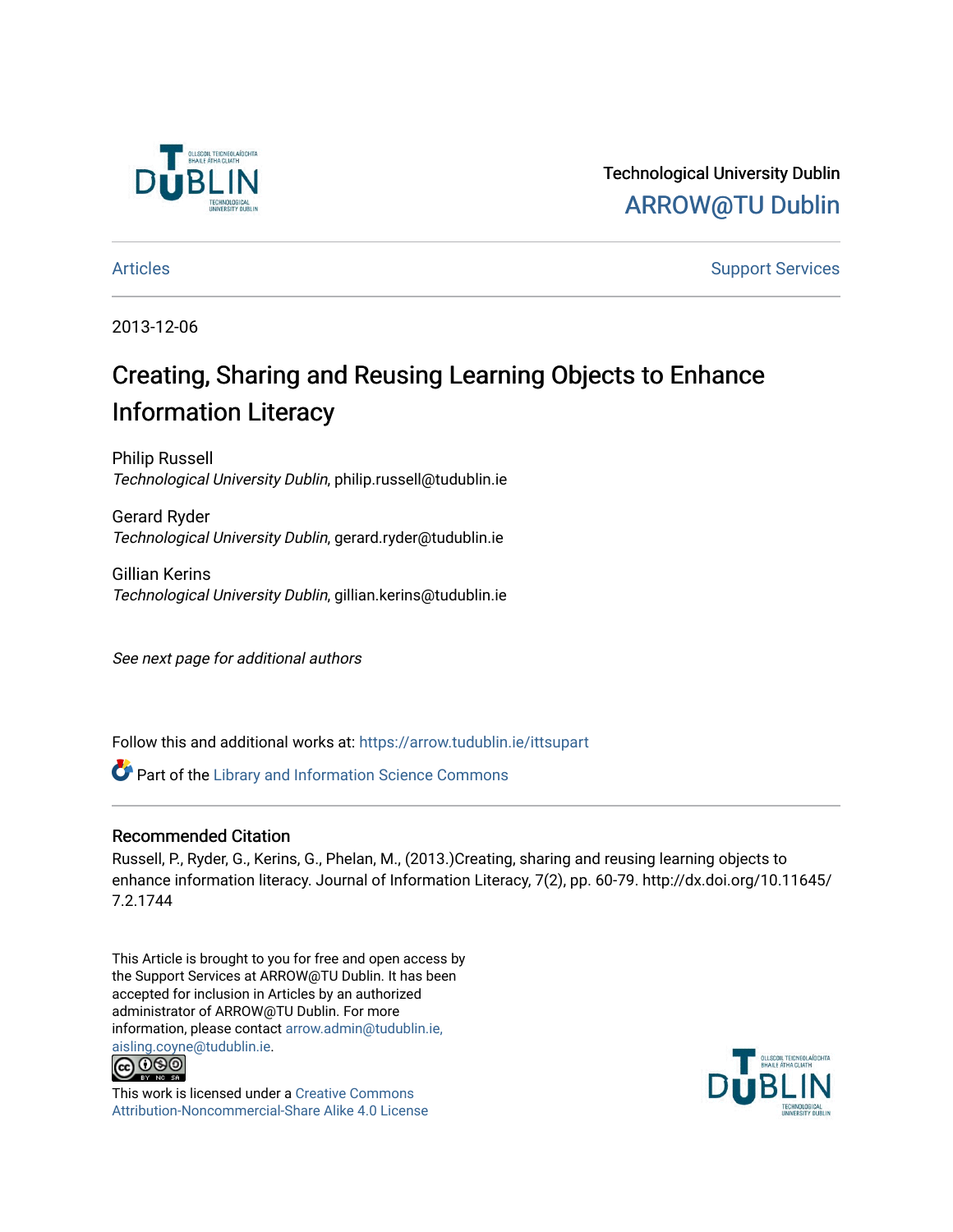#### Authors

Philip Russell, Gerard Ryder, Gillian Kerins, and Margaret Phelan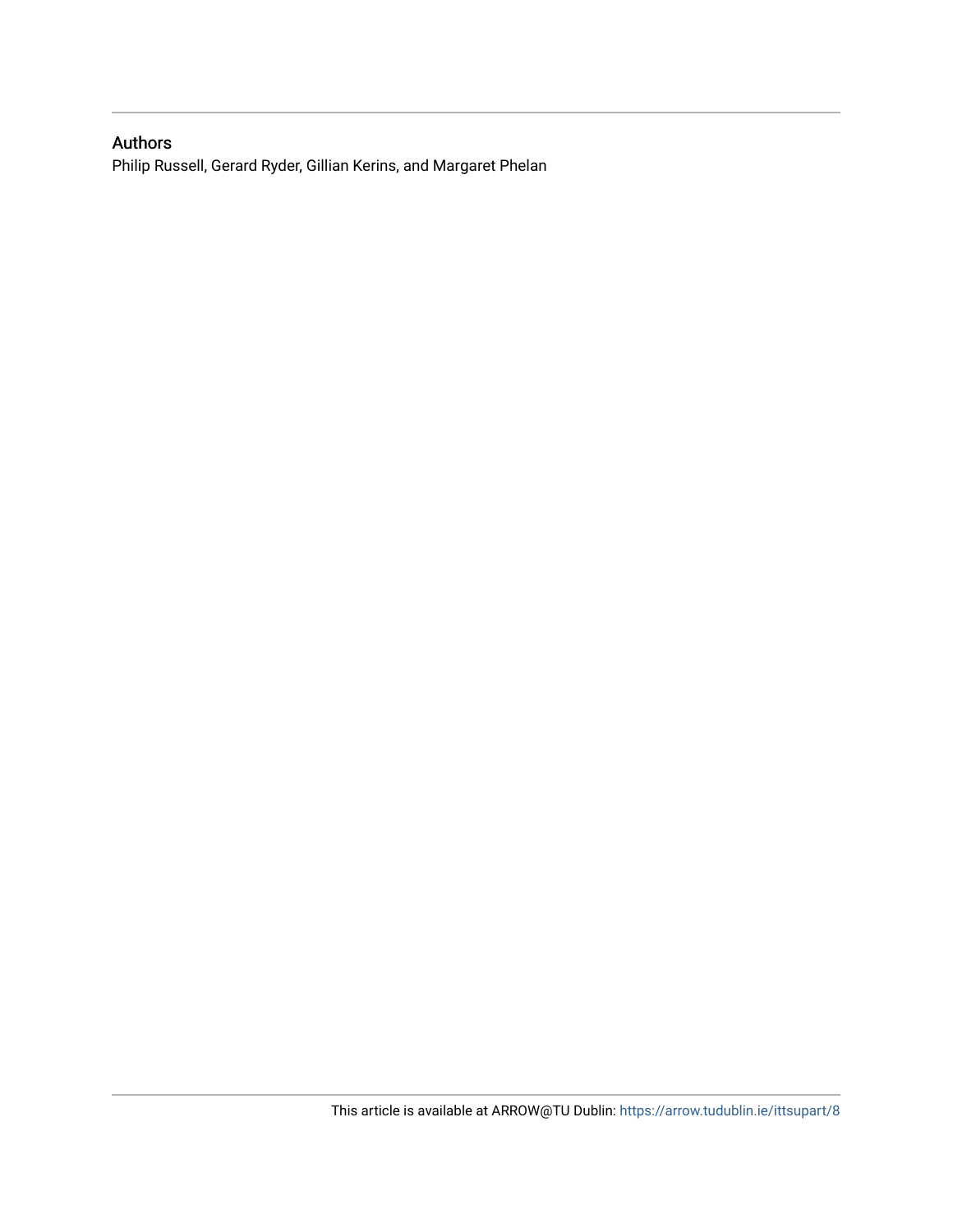# **Journal of Information Literacy**

**ISSN 1750-5968**

**Volume 7 Issue 2 December 2013**

# **Article**

**Russell, P. et al. 2013. Creating, sharing and reusing learning objects to enhance information literacy.** *Journal of Information Literacy***, 7(2), pp. 60-79.** *http://dx.doi.org/10.11645/7.2.1744*

**Copyright for the article content resides with the authors, and copyright for the publication layout resides with the Chartered Institute of Library and Information Professionals, Information Literacy Group. These Copyright holders have agreed that this article should be available on Open Access.**

"By 'open access' to this literature, we mean its free availability on the public internet, permitting any users to read, download, copy, distribute, print, search, or link to the full texts of these articles, crawl them for indexing, pass them as data to software, or use them for any other lawful purpose, without financial, legal, or technical barriers other than those inseparable from gaining access to the internet itself. The only constraint on reproduction and distribution, and the only role for copyright in this domain, should be to give authors control over the integrity of their work and the right to be properly acknowledged and cited."

Chan, L. et al 2002. *Budapest Open Access Initiative.* New York: Open Society Institute. Available at: http://www.soros.org/openaccess/read.shtml [Retrieved 22 January 2007].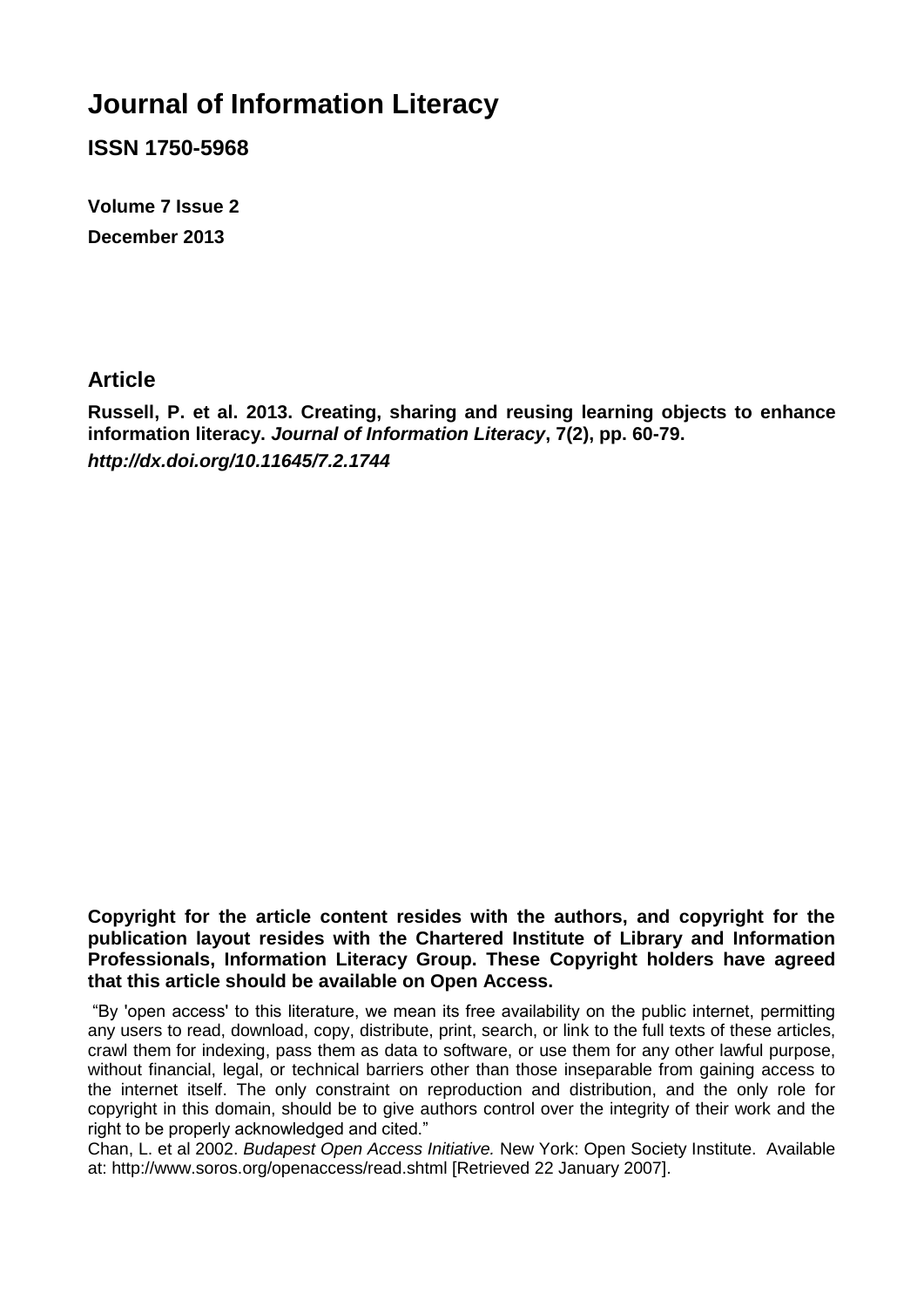# **Creating, sharing and reusing learning objects to enhance information literacy**

Philip Russell, Deputy Librarian, ITT Dublin. Email: [philip.russell@ittdublin.ie](mailto:philip.russell@ittdublin.ie) Gerard Ryder, Lecturer, ITT Dublin. Email: [gerard.ryder@ittdublin.ie](mailto:gerard.ryder@ittdublin.ie) Gillian Kerins, Librarian, ITT Dublin. Email: [gillian.kerins@ittdublin.ie](mailto:gillian.kerins@ittdublin.ie) Margaret Phelan, Educational Developer, ITT Dublin. Email: [margaret.phelan@ittdublin.ie](mailto:margaret.phelan@ittdublin.ie)

# **Abstract**

From June 2010 until the present, a suite of online reusable learning objects (RLOs) has been created by staff at the Institute of Technology Tallaght (ITT Dublin) library covering a range of information literacy (IL) competencies. These RLOs have helped to facilitate student transition from second to third level, advance IL and enrich the student learning experience.

The purpose of this paper is to outline the development of these RLOs and how the resources have been shared, reused and repurposed to enhance IL progression. A review of recent literature explores some of the key issues around the creation of digital learning resources and best practice, as well as the pedagogical foundations on which the learning objects are built. The design, development and implementation of the RLOs and the collaborative working arrangements that the digital resources have helped to foster are also outlined and the authors examine the issues and challenges experienced by the project team during the course of the RLO development.

The significant usage and substantial impact that the learning objects have had on student-centred education and the various evaluative mechanisms used to measure the effectiveness of the RLOs is discussed, as well as future development plans. These learning tools have promoted best practice in innovative delivery methods and added value to the wider higher education (HE) community in the Republic of Ireland through their sharing, dissemination and reuse as open educational resources (OERs) via the National Digital Learning Resources (NDLR) service.

The paper is likely to be of particular relevance to academic library practitioners and teaching staff in Irish HE as it provides an overview and links to a suite of digital learning tools that can be used or adapted in other academic settings. In terms of originality, there is no evidence of any published literature within the context of Irish HE sector covering the development of RLOs to support IL initiatives and will inform future research on how learning objects can be used to support learning and teaching practice both in the Republic of Ireland and further afield.

This article is based on a poster presentation at LILAC 2012.

# **Keywords**

information literacy, digital learning objects, open educational resources, online learning, blended learning, higher education, academic libraries, Republic of Ireland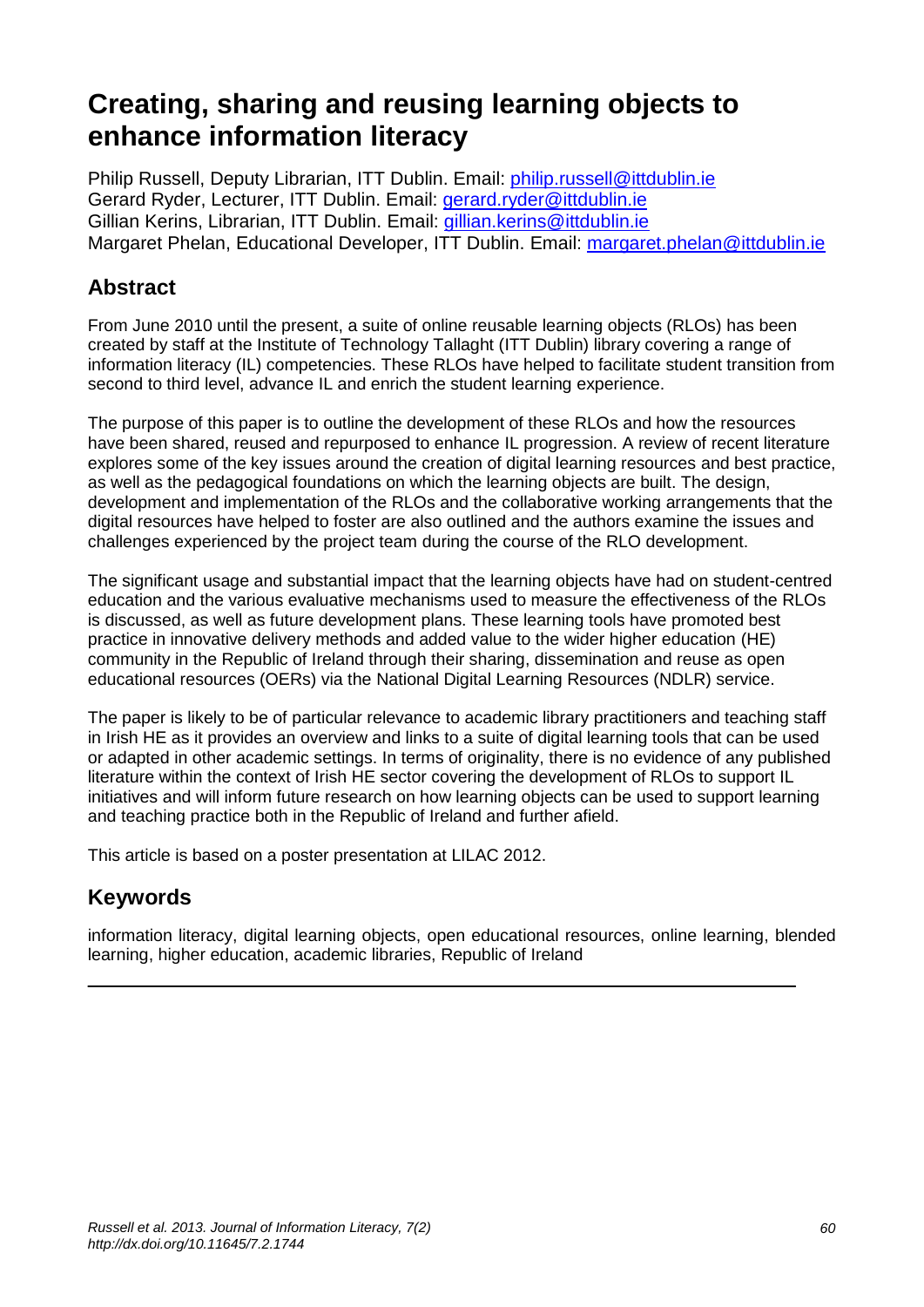# **1. Introduction**

This paper provides an overview of the creation of reusable learning objects (RLOs) at the Institute of Technology Tallaght (ITT Dublin) and how the development of these digital learning tools has helped to facilitate successful student transition to higher education (HE), improve information literacy (IL) skills and enhance the student educational experience.

These RLOs take the form of short online tutorials and cover topics such as research, retrieving and evaluating information, referencing and plagiarism. Entitled *How To*, the resources are robust interactive learning tools which empower the learner and provide them with 24/7 self-directed learning. They adhere to a constructivist philosophy and facilitate student learning in an active and engaging manner; learners are also provided with opportunities to develop, reflect on, and assess their progress, as they acquire an independent approach to learning.

The RLOs have been developed so that they can shared, reused and adapted for an array of learning environments (including face-to-face, blended and online) both in ITT Dublin and in the wider HE community via the National Digital Learning Resources (NDLR) service where they are hosted as open educational resources (OERs) under a Creative Commons (CC) License.

#### **1.1 Background / institutional context**

ITT Dublin is the sole third-level academic institution in South Dublin County and has a student population of over 4,000 students (full-time and part-time), offering a ladder of qualifications from Higher Certificate to Masters and Doctorate level across a wide range of programmes in the areas of: Business; Humanities; Engineering; Science; and Computing. The library at ITT Dublin has over 5,200 registered library users. The library's approach to IL development is very much a studentcentred model where deep learning is facilitated and students are continually active through participation and meaningful engagement.

The NDLR is an online repository in the Republic of Ireland which promotes and supports the creation and sharing of OERs amongst Irish HE institutions. Funded by the Higher Education Authority (HEA), this national service encompasses universities and institutes of technology. This repository of RLOs is organised into discipline areas known as Communities of Practice (including IL). The NDLR, which was integrated into a National Forum for the Enhancement of Teaching and Learning in November 2012, provides funding to the academic community to develop OERs via local and national funding mechanisms.

# **2. Literature Review**

The literature review indicates the many issues that need to be considered when approaching the task of designing e-learning resources, especially those which are to be reusable across a wide range of educational environments, disciplines, levels of study and institutions. These include: pedagogy; signalling learning intent; student interaction, assessment and appropriate evaluative mechanisms. This review examines the literature surrounding these concepts. The authors also explore best practice examples of learning objects and online repositories from Ireland, the UK and the US.

In terms of boundaries, the literature review focused on searching and retrieving journal articles for the last ten years from library, information science and education publications using online subscription databases such as Business Source Complete (EBSCO Publishing), Emerald Management Xtra (Emerald Publishing) and Science Direct (Elsevier). Recent monographs were also reviewed for up-to-date content on new online learning models for IL.

The literature on web-based library instruction, online IL tutorials and RLOs is extensive but less so within an Irish context. Various searches on learning objects, open educational resources and IL specifically related to Ireland yielded very little.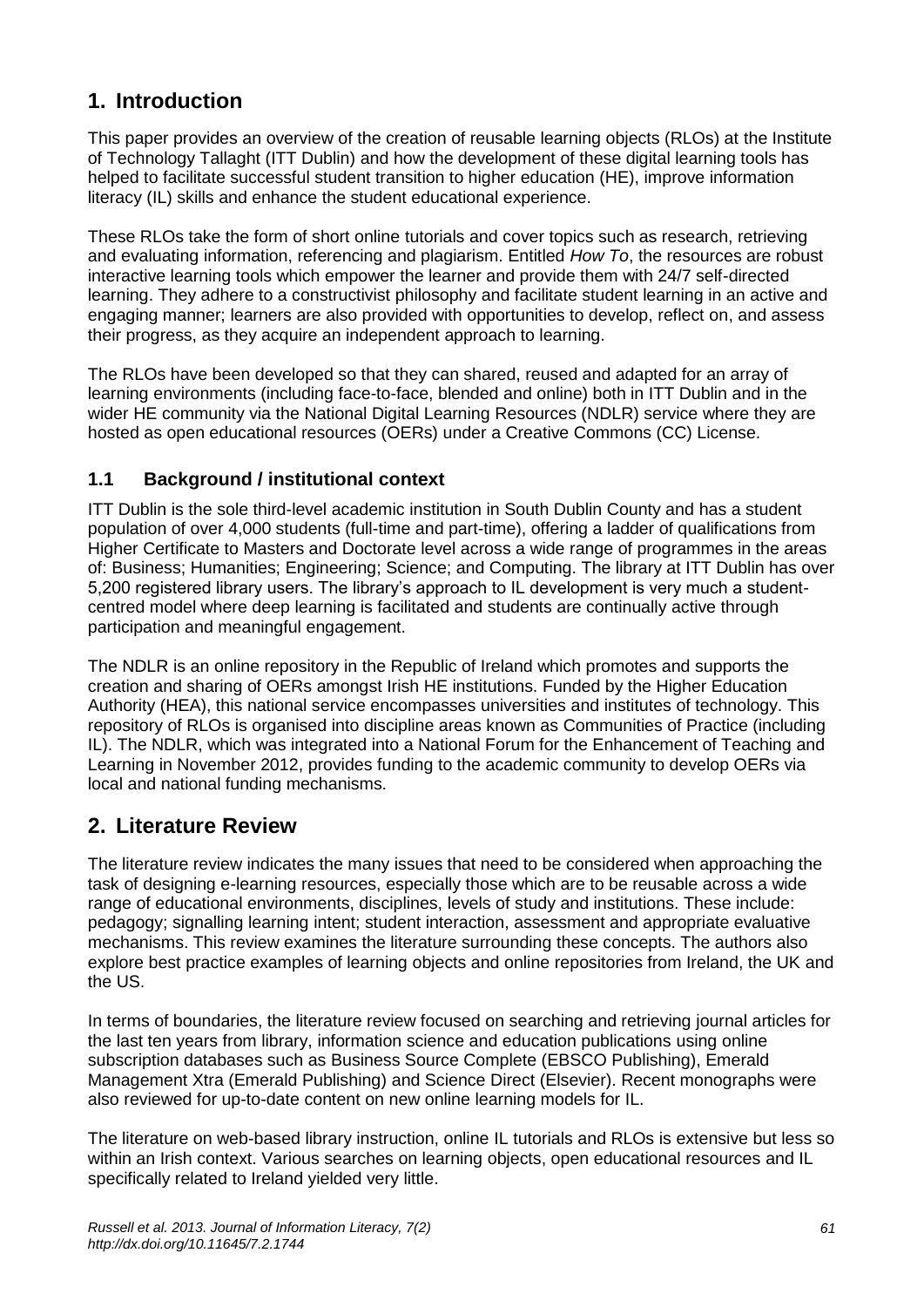## **2.1 Pedagogical approach**

The project team was determined to design RLOs that were flexible and could be used in a variety of instructional settings. Learning objects can be employed in synchronous and asynchronous modes; as standalone resources or within module or course syllabus; and applied in face-to-face, blended and online classes (Blummer and Kritskaya 2009; Mardis and Ury 2008).

The design of any learning resource, particularly OERs, must conform to sound pedagogical principles and consider different learning styles and approaches (Mackey and Jacobson 2011; Kammerlocher et al. 2011; Wales and Robertson 2008). The considerations include: signalling learning intent through clear learning objectives and outcomes; the use of standards to guide the development of the resource; the encouragement of effective collaboration where appropriate; fostering the use of active learning approaches; and the use of appropriate assessment techniques (Blummer and Kritskaya 2009).

#### **2.2 Constructivism**

In designing these RLOs, the project team was aware of the need to ensure that the tools were grounded in best practice instructional design and online pedagogy. Some design aspects of online tutorials stem from a behaviourist approach. These include the use of strong and varied stimuli, careful planning and the sequencing of learning events, and specifying achievable and verifiable learning objectives in the form of learning outcomes (O'Neill et al. 2005, p.15). The developers therefore designed the RLOs to be used in context. Students were taught to use the tutorials at the same time as they were asked to complete a research assignment for their discipline. As students then asked questions about how to start the research task, how to search the web or library catalogue, they were encouraged to complete the tutorials. This approach encouraged the use of higher-order cognitive skills such as critical thinking, problem solving and reflective learning as they explored the tutorials and topics they were studying. The use of the tutorials just prior to or during a relevant research based assignment emphasised a constructivist approach to course design which encourages learners to construct their own learning through activities and tasks that are matched to the intended learning outcomes of the course (Mackey and Jacobson 2011).

#### **2.3 Constructive Alignment**

One way to encourage learners to engage with a unit of learning in a meaningful way is to use the principle of Constructive Alignment (Biggs 1999, cited in O'Neill et al. 2005 p.102). Biggs' theory of constructive alignment emphasises the importance of ensuring the alignment of learning outcomes, the instructional medium, and the assessment methods throughout the learning process. This approach of alignment in designing a learning experience can encourage deep engagement from learners. During the design phase of the ITT Dublin IL tutorials, emphasis was placed on ensuring a strong interrelationship between each of these elements. It is important to note that the tutorials do not exist in isolation; they are part of an IL programme embedded in teaching modules and now in *Learning to Learn* modules in each of the academic departments. So alignment exists between ITT Dublin's IL framework; the learning outcomes from each of the modules where the tutorials are used; the activities used to develop a student's knowledge and skills; the assessment used to evaluate the students; and finally the tutorials that support these activities and assessment.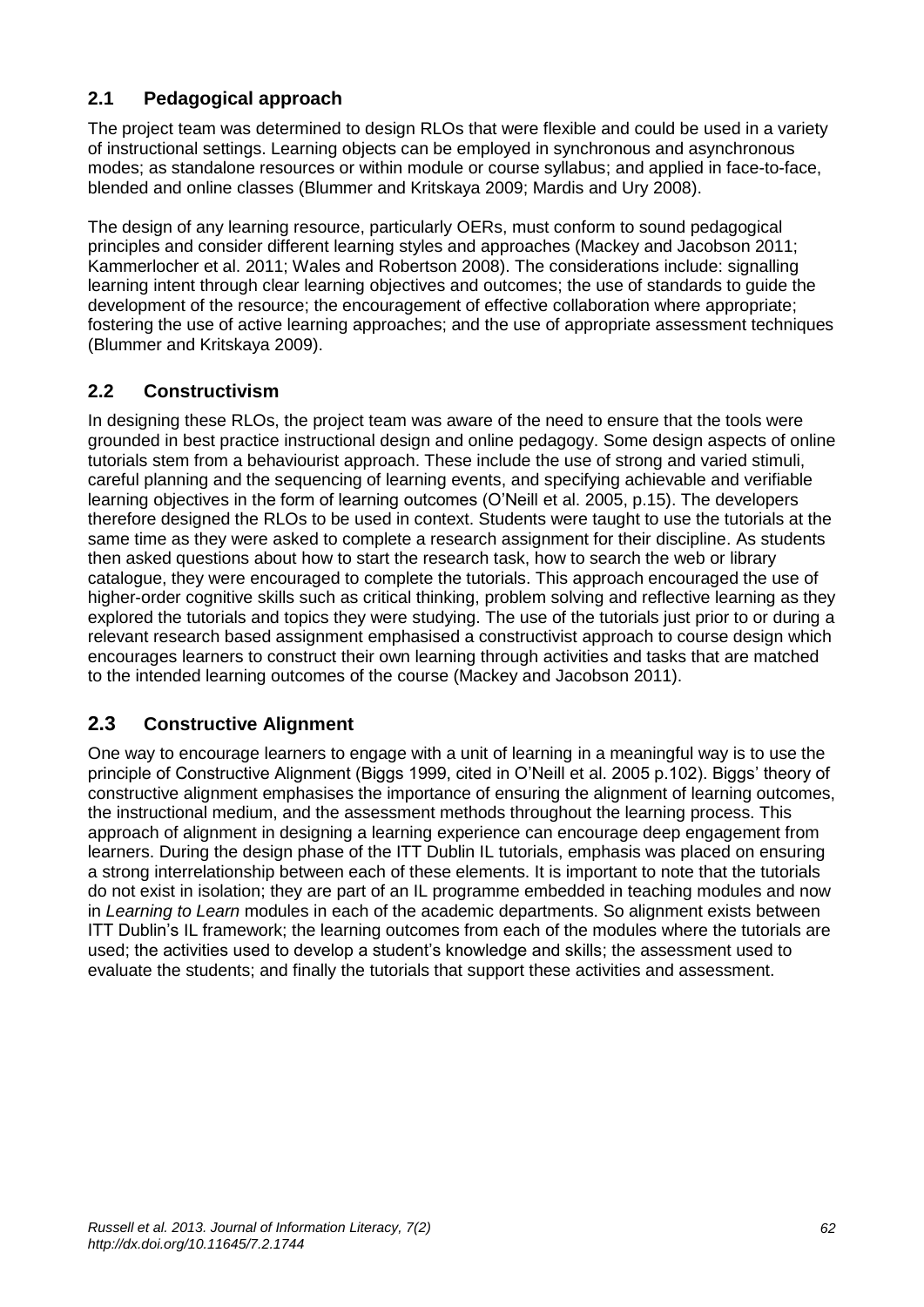|                       | <b>Learning Outcomes</b>                                                                                                                                                                                                                  | <b>Learning Activities</b>                                                                                                                                                                     | Assessment                                                                                                                                                                                                                                         |
|-----------------------|-------------------------------------------------------------------------------------------------------------------------------------------------------------------------------------------------------------------------------------------|------------------------------------------------------------------------------------------------------------------------------------------------------------------------------------------------|----------------------------------------------------------------------------------------------------------------------------------------------------------------------------------------------------------------------------------------------------|
| <b>Module Level</b>   | 1. Write a research-based<br>report and make an<br>effective presentation.<br>2. Recognise the importance<br>of academic integrity and<br>identify ways of avoiding<br>plagiarism in academic<br>work through appropriate<br>referencing. | Project or group<br>project, including a<br>written research-based<br>report, presentation and<br>appropriate referencing.                                                                     | A rubric was developed<br>that emphasised the<br>following aspects of the<br>work: the<br>presentation/formatting<br>of the report; grammar<br>and spelling; appropriate<br>sources used; number of<br>sources; citation and<br>referencing style. |
| <b>Tutorial Level</b> | Create a research strategy<br>1.<br>for your assignment.<br>2. Demonstrate an<br>understanding of how to<br>cite and reference<br>Explain how to avoid<br>3.<br>plagiarism                                                                | Online interactive<br>exercises outlining<br>effective search<br>strategies, identification<br>of academic sources<br>and referencing of<br>sources using an<br>appropriate citation<br>style. | Formative assessment<br>including reflective<br>activities.<br>Online quizzes.<br>Online feedback form.                                                                                                                                            |

#### **Table 1 – Constructive Alignment in ITT at module and tutorial level**

## **2.4 Diversity in learning**

Another underlying principle of constructivism is the emphasis it places on diversity in learning, due to the varying perception or understanding of the world held by learners (O'Neill et al. 2005). Theories of learning styles or types claim that there are clear learner preferences which are influenced by prior learning, by habit, or the learner's own strengths. There are many different learning style models. A popular model is that based on personality constructs (Myers-Briggs, 1980, cited in O'Neill et al. 2005 p.19). The VARK model is based on visual, auditory, read-write and kinesthetic modalities (Fleming and Mills 1992, cited in O'Neill et al. 2005 p.19). Kolb's model (Kolb 1984, cited in O'Neill et al. 2005 p.14) emphasises learner preferences for specific stages of the learning cycle. Gardner's theory of multiple intelligences (Gardner 1999, cited in O'Neill et al. 2005 p.20) claims that individuals have a variety of intelligence types, including linguistic and logical-mathematical, rather than a single overarching intelligence. Learning style theories recommend the designer of a learning experience adopts a range of instructional approaches in order to cater for diverse learning preferences and to allow learners to work to their strengths.

The online tutorials have been designed to cater for diverse learning styles. The tutorials provide navigational flexibility as learners can work through topics in the tutorial in the predefined sequence or they can enter and exit the tutorial at any point. The tutorials are self-paced so the learner can spend as long as they require at each section, pausing or repeating content where appropriate. There is strong emphasis on the use of visuals, such as images and video.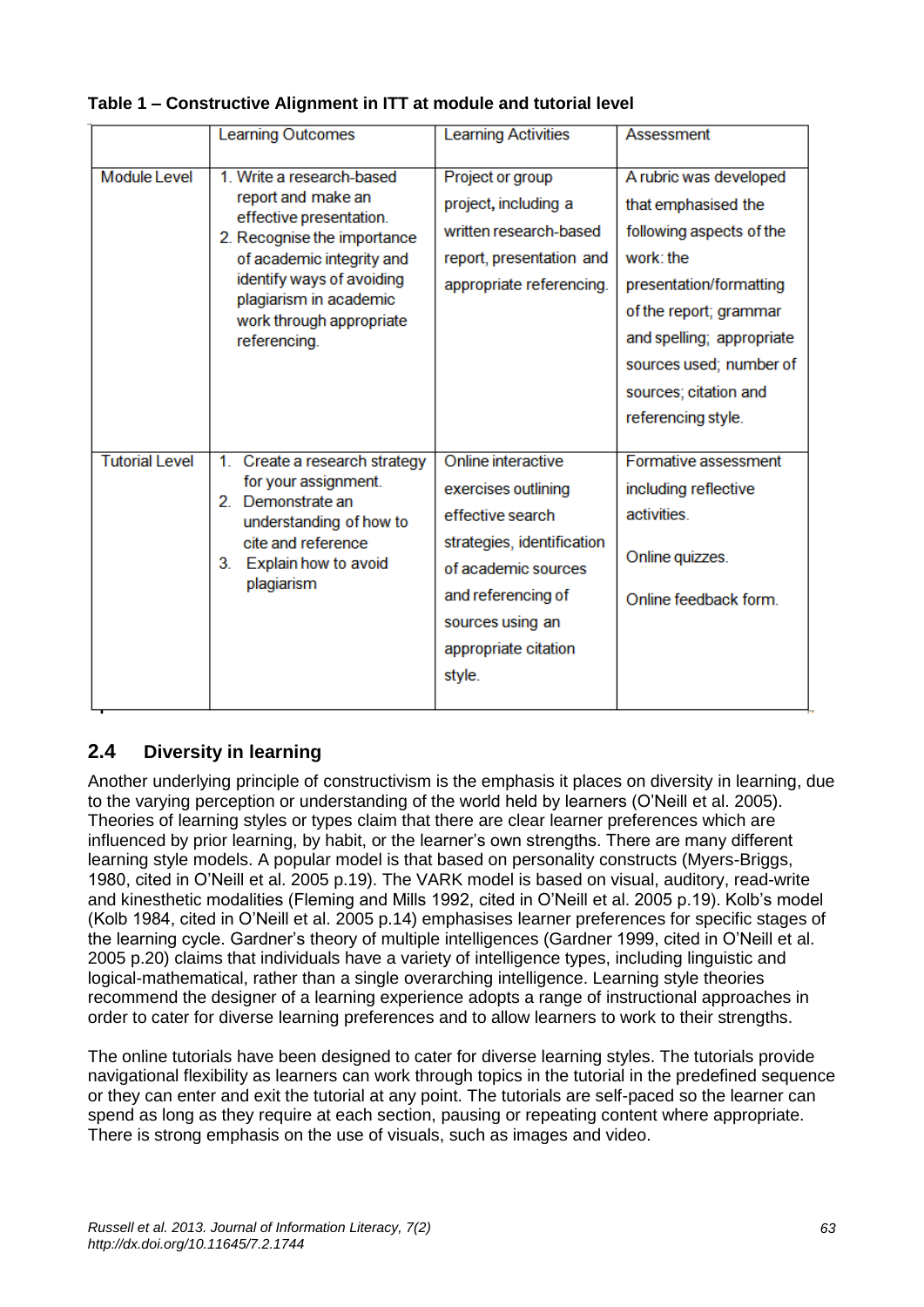The literature supports the use of online learning tools to provide IL educators with a range of delivery modes to engage a diverse range of students with varied learning styles, offering a valuable mechanism for supplementing traditional face-to-face IL instruction (Thornes 2012; Su and Kuo 2010; Kendall et al. 2007).

# **2.5 Active learning**

The online learning experience these tutorials offer has been designed to foster active learning. The literature highlights the importance of learning objects in terms of active student engagement, enriching the student learning experience, facilitating self-directed learning and offering students 24/7 self-paced online support at point-of-need (Mackey and Jacobson 2011; Keown 2007; Littlejohn 2003).

Active learning is a term that stems from the constructivist approach to instruction and course design (Mackey and Jacobson, 2011). Bernard et al. 2009, (cited in Mackey and Jacobson, 2011) claim that active student-centred learning contributes to high student achievement. Activities included in the learning experience must be relevant and stimulating (Webb and Powis 2004).

# **2.6 Assessment**

Assessment is the part of the learning task that challenges students to assess how their acquired knowledge and skills compares against a model of that knowledge or skill. In order to challenge existing knowledge constructs, this assessment must comprise of both summative and formative elements that help students understand how they were wrong and how they can improve (Franke-Wikberg and Lundberg 1985; Stenhouse 1975, both cited in Skagen et al. 2008 p. 94).

The quizzes at the end of each section of the tutorials were designed to consolidate understanding of key concepts and reinforce learning. On completion of the quiz, students receive a grade. The quizzes also facilitate formative assessment by providing immediate feedback through the provision of the correct answer, suggestions for improvement, or links to further assistance. Engagement in the assessment tasks is encouraged through the use of a variety of question types including: true or false; multiple choice; fill in the blank; word bank; matching drag and drop; and sequence drag and drop.

The use of these tutorials just prior to, and during, research and writing tasks related to their field of study motivates students to learn how do research, reference and avoid plagiarism and then apply their new knowledge and skills immediately.

## **2.7 Collaboration**

A significant challenge that the developers faced was the steep learner curve for staff who were not e-learning developers. The literature underlines the importance of close collaboration in terms of leveraging existing skills and expertise on campus, pedagogical support and online course design (Mestre et al. 2011; Ward 2010). The ITT project team proactively engaged academic staff and educational technologists on campus to ensure the design of pedagogically-sound learning objects. Miller and Bell highlight the value of a collaborative approach to online IL instruction (2005, p.136): "the success of online education particularly at graduate level requires active, deliberate and sustained collaboration amongst all stakeholders: administrators, faculty, instructional designers, librarians, technology specialists, and students".

# **2.8 Learning objects**

Small units or chunks of digital educational material have come to the fore as resources to facilitate flexible self-paced learning and are considered scalable and adaptable in terms of supporting a diverse range of learners. Reuse is an important feature of these learning tools and this is supported by Kammerlocher et al. (2011 p.392): "small discrete learning objects that can be reused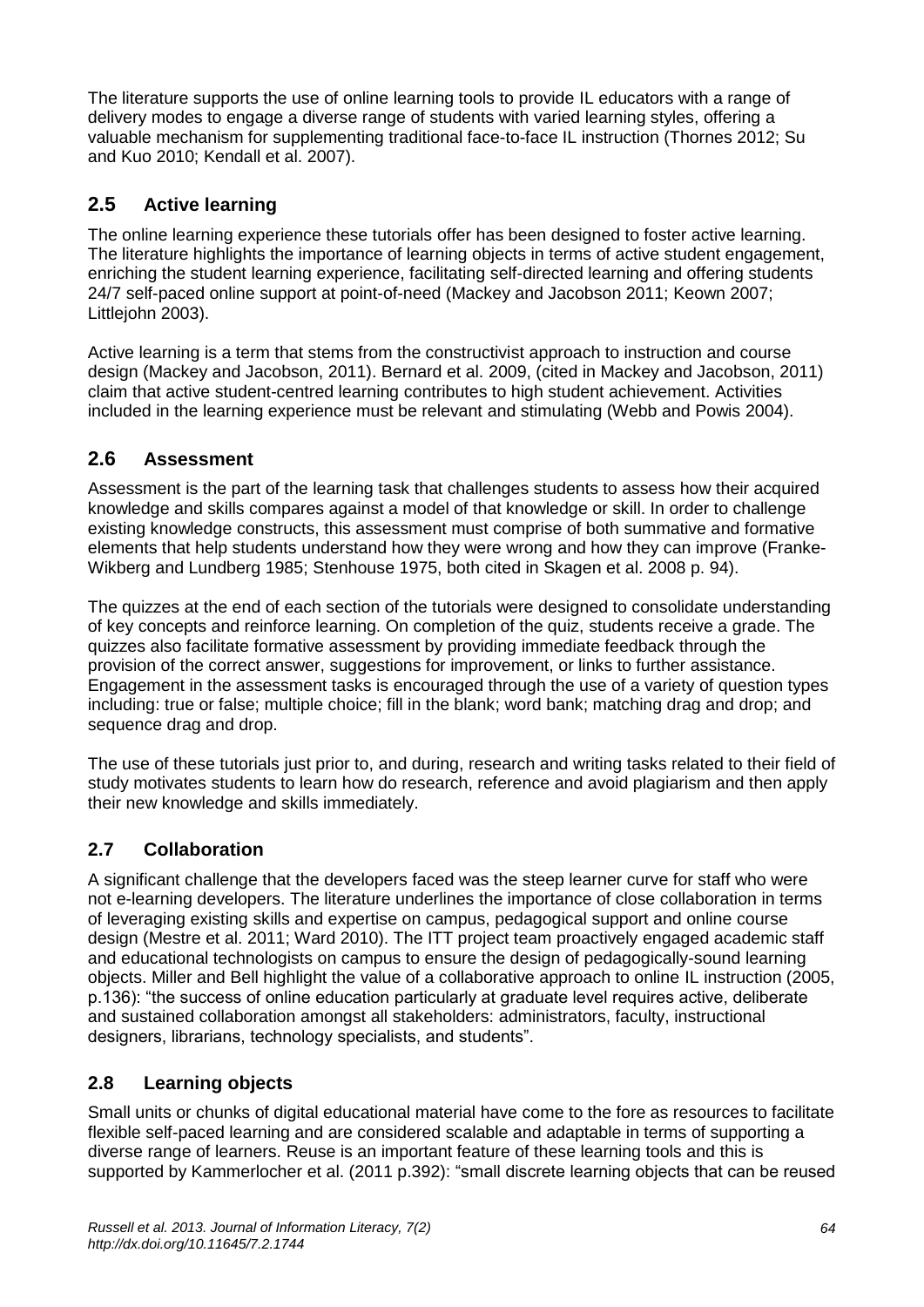in a variety of disciplines or learning environments have emerged as a significant approach to elearning".

Wiley's definition of learning objects holds particular significance for the ITT project team; they are defined as "small (relative to the size of an entire course) instructional components that can be reused a number of times in different learning contexts" (Wiley 2000, p.3). The developers also endorsed Johnson's definition of a learning object - "a collection of digital materials — pictures, documents, simulations — coupled with a clear and measurable learning objective or designed to support a learning process" (Johnson 2003, p.4). These reusable learning tools can be shared online as open educational resources (OERs) under an open licence for example Creative Commons. OERs are defined by JISC as: "teaching and learning materials that are freely available online for everyone to use, whether you are an instructor, student or self-learner. Examples of OERs include: full courses, course modules, syllabi, lectures, homework assignments, quizzes, lab and classroom activities, pedagogical materials, games, simulations, and many more resources contained in digital media collections from around the world".

Mestre et al. (2011) make the point that tutorials are the most frequently produced learning objects in libraries, with many produced via screen-casting software. The project team evaluated screencasting tools to develop the RLOs including Camtasia and Captivate, eventually deciding upon the commercial software Articulate Studio 9 as the primary development tool with the research indicating its enhanced functionality and the limited technical knowledge which was required to produce effective, professional looking resources. Thornes (2012) discusses the awardwinning Leeds University Library suite of online tutorials which were created using Articulate, highlighting the merits of the software as an easy-to-use, flexible and intuitive tool for generating elearning content.

In a 2012 survey focused on the sharing of IL teaching materials as OERs, Graham and Secker (2012) found that current practice amongst many librarians creating digital resources is to find existing learning materials before developing their own. The ITT project team reviewed existing educational resources at local level but found that there was lack of materials that could be reused and adapted. Research at national level via the NDLR and other channels indicated that there was a similar dearth of relevant and high-quality digital resources that could be modified for reuse. The team did investigate some online Irish IL tutorials for example - OLAS – a robust self-paced tutorial created at Waterford Institute of Technology (WIT) Libraries in the Republic of Ireland, Hegarty et al. (2004) and the LETS tutorials from Dublin City University (DCU). The review conducted helped to inform the educational design of the project.

Creating the ITT learning objects from scratch would equip the team with the expertise and skills necessary to develop sustainable RLOs. An added benefit of creating digital tools from the ground up would be to provide the team with an opportunity to brand the material, while at the same time helping to position the ITT Dublin educational developers at the forefront of RLO development across HE libraries in the Republic of Ireland.

The team explored the literature for examples of where RLOs have been effectively reused. Research in an Irish context uncovered little, Appleyard (2012) conducted a study into the sharing and reuse of IL resources in the UK HE sector and found "a notable lack of research into actual reuse beyond single institutions or projects" (2012, p.143). There are some examples of effective RLO reuse; Kendall et al. (2007) describe learning objects developed at Manchester Metropolitan University which have been repurposed for different disciplines. Similarly, Jackson and Mogg (2007) describe an IL Resource Bank of RLOs at Cardiff University which contains a group of "bitesized" learning objects covering a range of IL concepts which have been adapted and repurposed and are applicable to an array of disciplines. In the US, Mardis and Ury (2008) emphasise the value of producing a library of flexibly-designed learning objects to ensure reuse.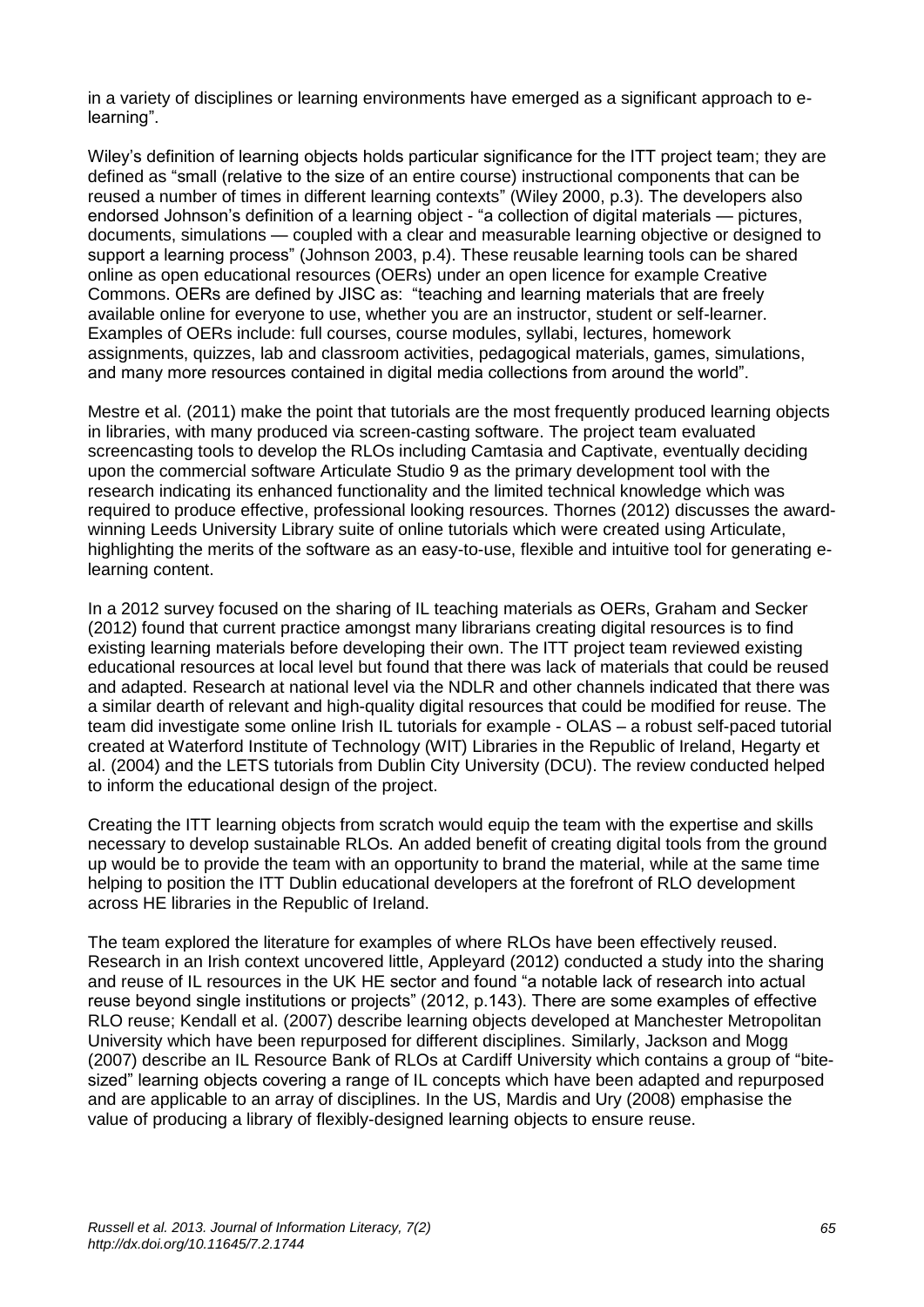#### **2.9 Online repositories**

The literature demonstrates the importance of online repositories with regard to the sharing and reusing of online instructional material (Mardis and Ury 2008, Kammerlocher et al. 2011). At the onset of the project, many RLOs were reviewed that are shared online via collaborative collections such as the NDLR, Jorum and WISC-Online Learning Object Repository. This research proved useful in terms of providing examples of best practice online educational content and also highlighted to the project team the value in depositing and sharing online learning materials.

Ward (2010) and Dundon et al. (2012) highlight the benefits of the NDLR online repository service in Ireland. One of the requirements in securing funding from the NDLR was to ensure that on completion, the ITT Dublin digital objects were deposited in this repository to be shared and reused by the wider Irish HE community. However, a review of the NDLR indicated that there were no existing digital learning resources that could be repurposed to meet the team's requirements and as a consequence the ITT RLOs were created from scratch. This analysis also identified barriers to sharing learning objects which included limited awareness of online repositories, copyright issues, licensing considerations and time constraints. This is supported by Dundon et al. (2012), who conducted a study with teaching staff from one of the NDLR Communities of Practice and found that more is needed in terms of encouraging Irish academics to contribute digital learning resources to online repositories.

White and Manton (2011), in a JISC-related study, explore the reuse of OERs in the UK HE sector, highlighting the potential value of these tools to support learners via repository initiatives such as Jorum. Appleyard (2012). They also highlight some of the other issues that repositories need to address in terms of enhancing the sharing of learning resources, including advancing the functionality of metadata and Web 2.0 in Jorum.

Further afield, Kammerlocher et al. (2011) and Reece (2007) discuss valuable collaborative repositories for sharing instructional materials in the USA such as the Peer-Reviewed Instructional Materials Online database [\(PRIMO\)](http://www.ala.org/cfapps/primo/public/search.cfm) and the Multimedia Educational Resource for Learning and Online Teaching (MERLOT).

# **3. Design and Development**

The project work commenced in April 2010 following the successful application to the NDLR and the securing of €3,000 in funding to create a range of RLOs. As previously discussed, these RLOs would need to be created from scratch. The original project team was largely made up of librarians, with input at various times from members of the academic community including lecturers, students, IT staff, and learning technologists from the Centre of Learning and Teaching (CELT).

ITT Dublin's IL framework provided the guiding structure from which the learning objects were designed. The framework is a three-level model (based on Australian and New Zealand (ANZIIL) Information Literacy Framework; Bundy, 2004) which facilitates learner progression from basic to more advanced IL competencies. An indicative set of learning outcomes for each level forms the basis of the instructional content and appropriate assessment techniques. The framework is flexible and the learning objectives have been used by the developers to guide the creation of each RLO. Blummer and Kritskaya (2009) highlight the value of using standards or competencies to direct the development of an online learning tool.

The learning objects take the form of short tutorials which encompass a range of interactive activities and quizzes. It was decided to keep the tutorials a relatively small size but large enough to ensure a worthwhile learning experience for the user. Kendall et al. (2007) debate the value of learning objects in terms of granularity (size of learning resource), indicating that the RLOs need to be small enough for reuse but large enough to enable a meaningful learning experience.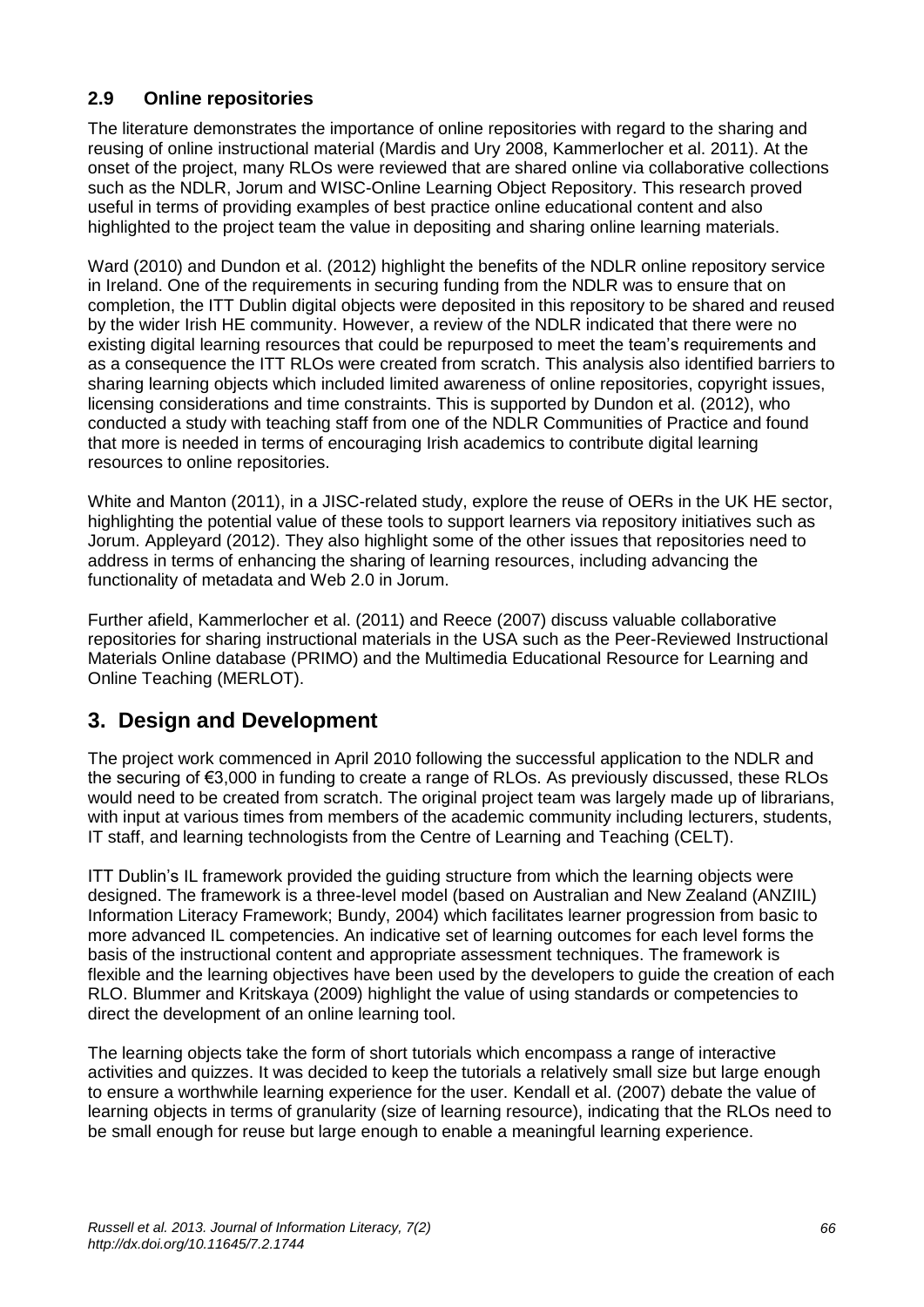The tutorials are aimed at undergraduate and postgraduate students both on and off campus and to introduce users to some key IL skills. The first tutorials produced during the summer of 2010 were entitled *How To* and covered an introduction to the research process (creating a research strategy, identifying different sources of information, and finding items via the library catalogue). Additional tutorials created deal with the concept of plagiarism, how to avoid it and the plagiarism detection software Turnitin. A learning tool was also produced on referencing sources, including practical examples, using the Harvard referencing style.

Following an extensive review of software, Articulate Studio 9 was procured in spring 2010 to develop the learning objects (the product was also endorsed by the NDLR who provided a heavily discounted licence cost). Articulate facilitates rapid e-learning development and the creation of engaging courses, presentations and quizzes using multimedia content. The software is nontechnical and has an easy-to-use functionality. Articulate uses MS PowerPoint to create multimedia content via Articulate's Presenter product and uses its other suite of tools – Articulate Engage, Quizmaker and Videomaker to complete the production of the online learning tool. Introductory training on the Articulate software was arranged locally for members of the project team and as the work commenced further ICT training included Flash, HTML, JavaScript, Dreamweaver, CSS and Photoshop Elements for image editing.

#### **3.1 Instructional design of RLOs**

The project team ensured that design of the tutorials followed best practice in relation to pedagogy, online instruction and accommodated the needs of a range of learning styles. An extensive period of preparation, storyboarding and development of learning activities and assessment tasks was undertaken for each tutorial before the online instructional design took place and the storyboards were converted to e-learning outputs. The stages of the design and development of the tutorials correspond with the standard model of instructional design developed by Royce (1970, cited in O'Neill et al. 2005 p.25).



**Figure 1: Phases of Instructional Design**

Source: Royce (1970)

Detailed storyboarding took place in Microsoft PowerPoint and this process facilitated seamless integration of content into Articulate's Presenter product. Storyboards included text, screenshots, and outlines of activities where appropriate.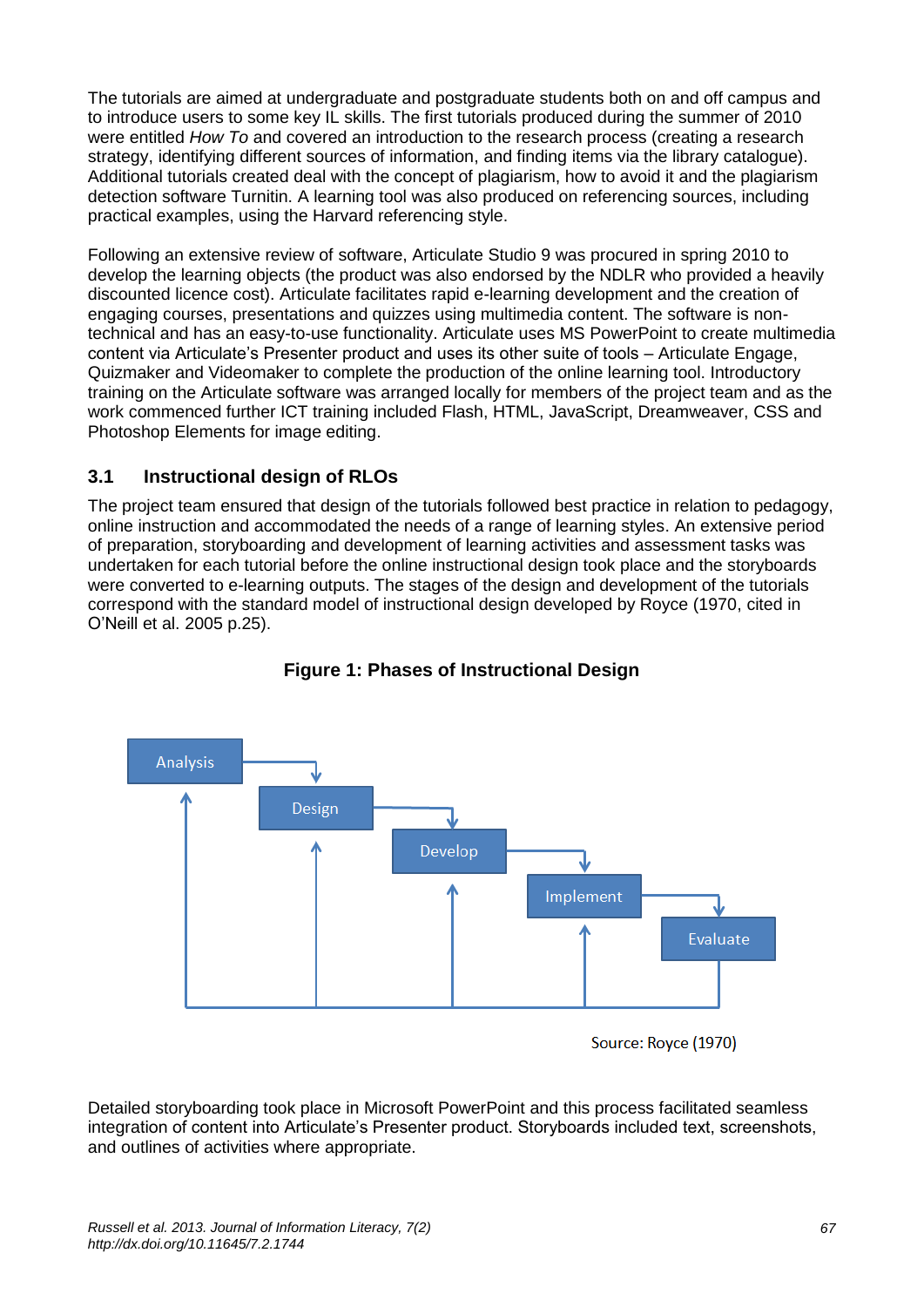Gagné's Nine Key Instructional Events (Gagné and Medsker 1996) strongly influenced the design of the tutorials. Each of these events is designed to support the internal processes of learning.

| Level | <b>Descriptor</b>                        | Learning Activities in ITT Dublin RLOs                                                                                                                                                                                                                                                                                                                                                                                                                                                                   |
|-------|------------------------------------------|----------------------------------------------------------------------------------------------------------------------------------------------------------------------------------------------------------------------------------------------------------------------------------------------------------------------------------------------------------------------------------------------------------------------------------------------------------------------------------------------------------|
| 1     | Gaining learners'<br>attention           | The tutorials were designed to address key concerns students<br>have in the area of information literacy, such as referencing<br>sources and avoiding plagiarism. This helps to motivate the<br>students                                                                                                                                                                                                                                                                                                 |
| 2     | Informing learners of<br>objectives:     | Each tutorial begins with an introductory slide outlining a clear<br>set of learning outcomes (see Figure 2, below). These learning<br>outcomes state what learners are expected to be able to do and<br>what knowledge they should possess on completion of the<br>learning experience.                                                                                                                                                                                                                 |
| 3     | Stimulating recall of<br>prior learning: | At the end of each tutorial a recap is provided with a summary<br>of the learning objectives. This helps learners to consolidate<br>new knowledge with old.                                                                                                                                                                                                                                                                                                                                              |
| 4     | <b>Highlighting key</b><br>features:     | The project team was keen to ensure that each of the tutorials<br>were visually interesting for the user through appropriate use of<br>color and graphics. The designers wanted to ensure that the<br>student's attention was immediately captured by the learning<br>object's visual identity. These stimuli are used to draw the<br>learner's attention to important content.                                                                                                                          |
| 5     | Structuring learning:                    | The tutorials have been designed to require students to work<br>through a sequenced learning structure, acquiring information<br>literacy attributes as they build upon previous understanding<br>and knowledge. The tutorials provide an easy to use<br>navigational experience as users are provided with a side bar<br>which outlines the learning outcomes and the key topics that<br>are to be covered. This provides a logical sequence for the user<br>to follow when engaging with the tutorial. |
| 6     | Encouraging activity:                    | The learning outcomes are triggered in the learning activities,<br>quizzes and interactions requiring learners to respond and<br>demonstrate learning.                                                                                                                                                                                                                                                                                                                                                   |
|       | Providing feedback:                      | Quizzes were added throughout the tutorials which are built on<br>constructivist approaches. The quizzes provide immediate,<br>informative, and specific feedback to the students. This helps<br>learners to become aware of their learning and improve their<br>satisfaction and motivation to continue learning.                                                                                                                                                                                       |
| 8     | Assessing performance:                   | Follow-up quizzes (summative and formative) are included to<br>reinforce learning and demonstrate that the student has<br>achieved the learning outcome. (see Figure 3, below).                                                                                                                                                                                                                                                                                                                          |
| 9     | Enhancing retention and<br>transfer.     | The tutorials are designed to be used in a blended learning<br>environment where there is an opportunity for learners to<br>practice their skills and to generalise their knowledge.                                                                                                                                                                                                                                                                                                                     |

#### **Table 2: Gagné's Nine Key Instructional Events as applied to the ITT Dublin RLOs**

The overall design objective was to ensure that the student is at the centre of an iterative learning process and they will have an active and innovative educational experience.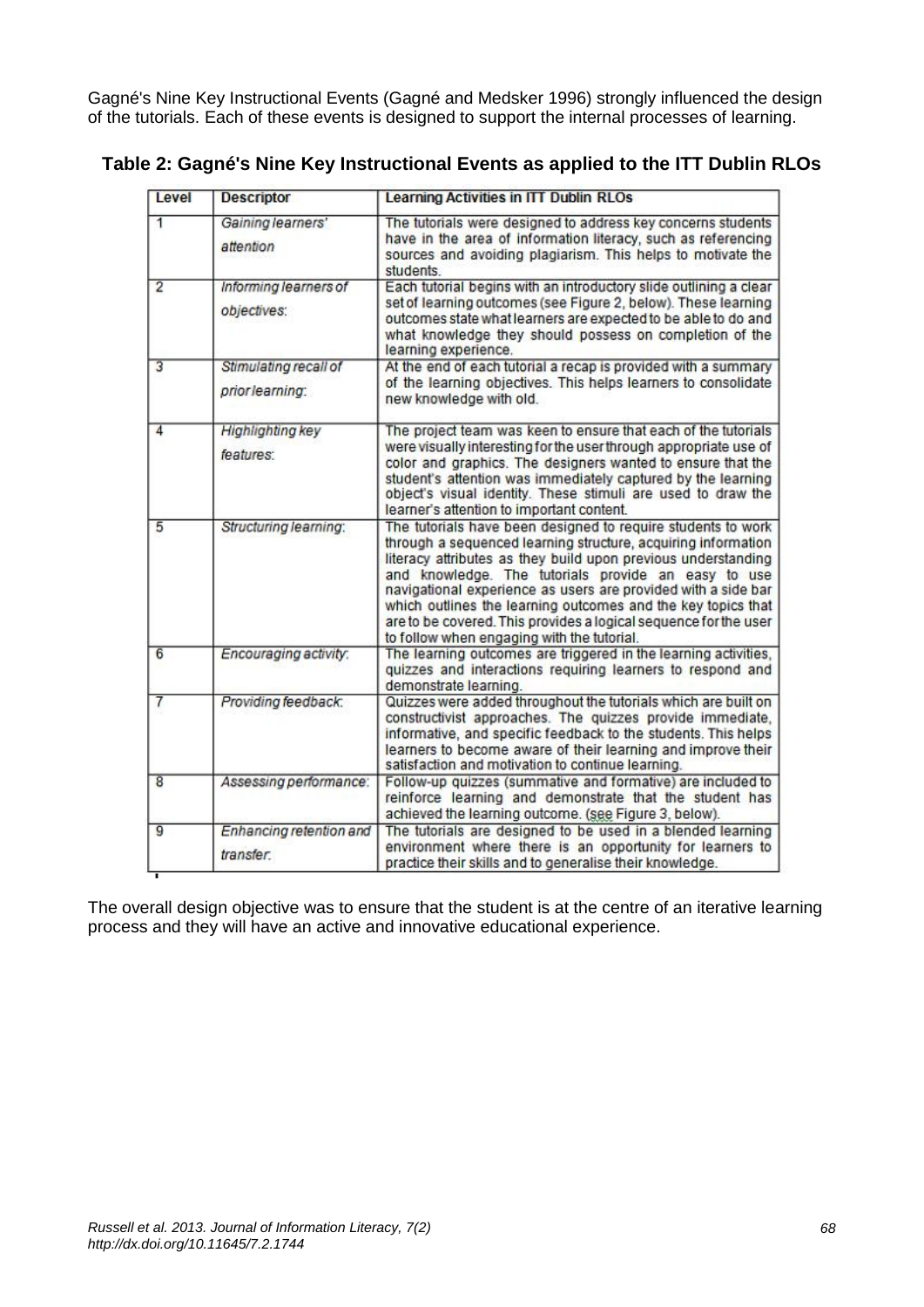#### **Figure 2: Screenshot of the learning outcomes page for the Plagiarism RLO**



## **Figure 3: Screenshot of the quiz page for the Plagiarism RLO**

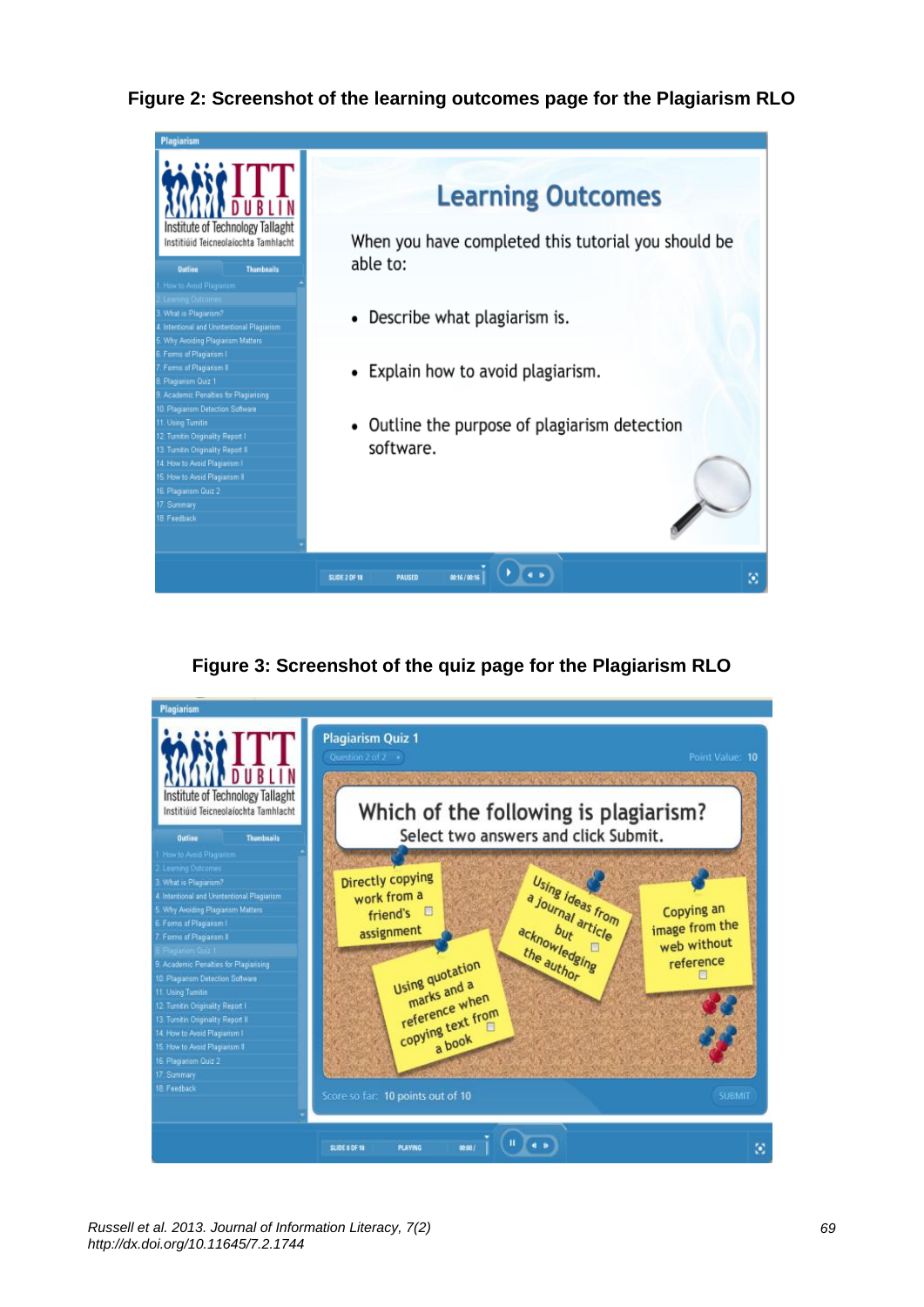#### **3.2 On-going RLO development and review**

The first batch of RLOs were finalised during summer 2010 and took approximately 120 staff hours to complete over the course of three months. Extensive usability testing (with input from all stakeholders) and pilots of each of the tutorials were undertaken before they were launched, with feedback informing appropriate modifications. Each of the learning tools underwent final revisions before the RLOs went live in September 2010.

These digital resources are accessible via the ITT Dublin library website, the Institute's virtual learning environment (VLE), Moodle and the NDLR. Campbell (2003) emphasises the value of making RLOs available via multiple delivery platforms. The learning objects are robust, flexible tools and available to users 24/7 as self-paced online resources. In terms of e-learning standards they are SCORM (sharable content object reference model) 1.2 compliant and conform to best practice international accessibility guidelines - W3C AAA (Web Content Accessibility) Guidelines 1.0.

In the spring of 2011, a new batch of NDLR funding was made available with an additional  $\epsilon$ 3,000 in funding being secured to continue the development of additional RLOs. The next tutorial covered the literature review concept and was designed by the existing library project team in summer 2011 (existing RLO development facilitated reuse of content for subsequent tools).

As of May 2013, a comprehensive suite of RLOs have now been created (see Figure 4, below). The production of these RLOs represents a new departure for the library; traditionally, the library's IL programme had focused on face-to-face approaches; however the development of these RLOs signifies a move into the blended and online learning environment.

| <b>Subject Area</b> | <b>RLO</b>                       | <b>Delivery Context</b> |
|---------------------|----------------------------------|-------------------------|
| Business;           | How to Research your Assignment  | Lecture, IL workshop,   |
| <b>Humanities</b>   |                                  | Moodle                  |
| All disciplines     | How to Avoid Plagiarism          | Lecture, IL workshop,   |
|                     |                                  | Moodle                  |
| Business;           | How to Reference your Sources    | Lecture, IL workshop,   |
| <b>Humanities</b>   |                                  | Moodle                  |
| Business;           | How to Write a Literature Review | Seminar, small group    |
| Humanities; Science |                                  | tutorials, Moodle       |

#### **Figure 4: Details of the RLOs**

# **4. Implementation**

The online tutorials can be used in a variety of learning contexts and can be accessed by students 24/7 from the library website or via a course page on Moodle. The VLE provides an ideal environment to facilitate the delivery of the tutorials. The literature supports this – an online library tool is often successful having been embedded into this learning platform (Lo and McCraw Dale 2009; Hegarty *et al.* 2004; Patalong 2003). The files for the learning objects can be easily uploaded into the VLE. The tutorials can then be embedded into module pages on Moodle where they can be used by students to support independent learning or be used by lecturers to provide in-class teaching without the need for librarian support. Institute teaching staff have highlighted the value of adding the learning tools to their module pages in Moodle. Embedding the tutorials in Moodle facilitates summative and formative assessment by tracking student progress through the tutorials and capturing students' grades in the in-built quizzes; data which can then be collated by a lecturer using a grader report.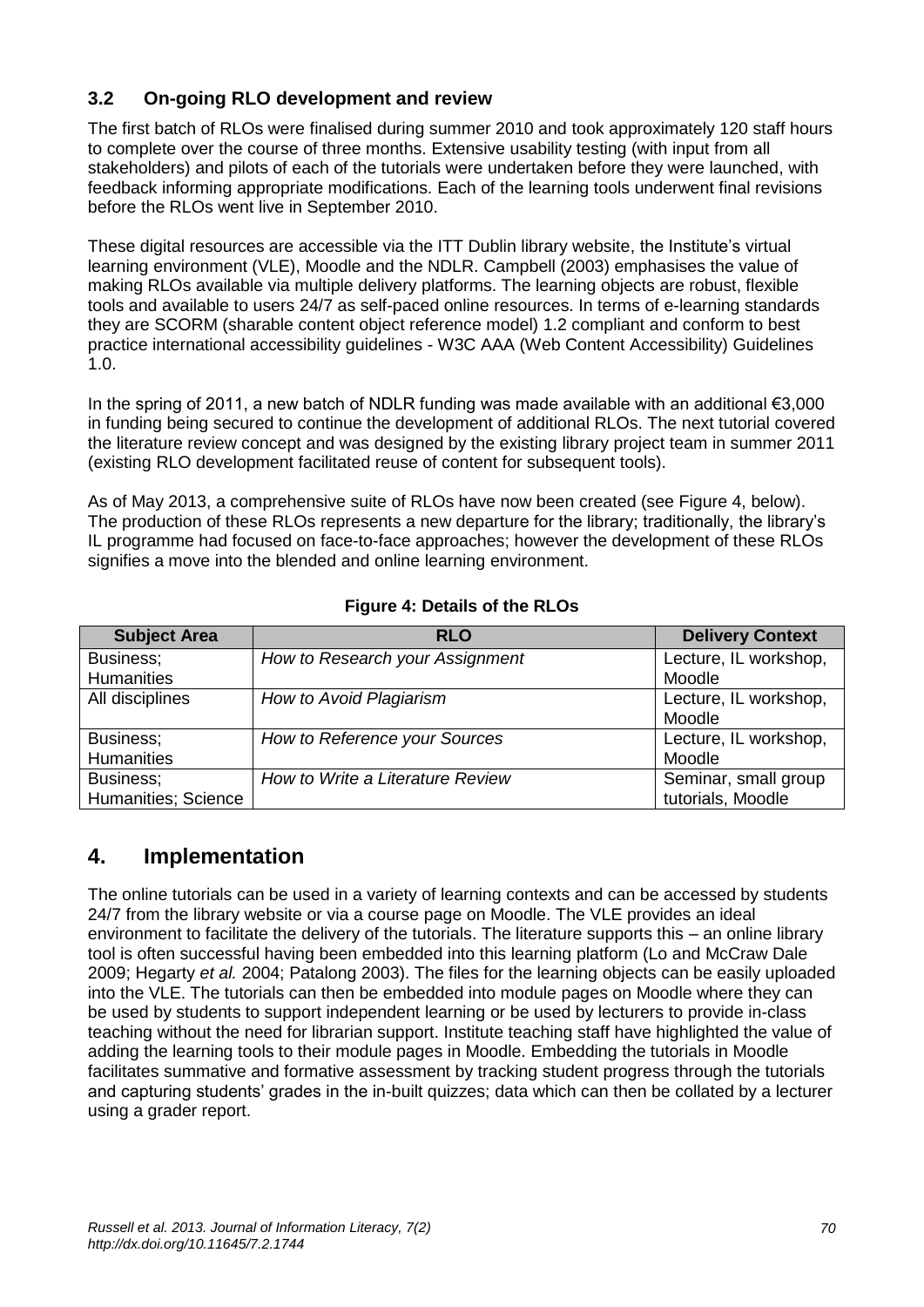#### **4.1 Modules where the RLOs have been applied**

The production of RLOs at ITT Dublin has been a key enabler in terms of integrating IL into academic courses. This point is borne out by Jackson and Mogg (2007), who indicate that the RLOs developed at Cardiff University provide a means of embedding IL into the curriculum. The project team was keen to ensure that the RLOs were applicable to a range of disciplines and on completion could be easily integrated into teaching modules. As of May 2013, the learning tools have been embedded (via Moodle) into over 35 undergraduate academic modules across all disciplines and levels of study.

| <b>Subject</b>                   | <b>Number of Modules</b> |
|----------------------------------|--------------------------|
| Engineering                      | 7                        |
| <b>Business &amp; Humanities</b> | 13                       |
| Science                          | 8                        |
| Computing                        | 4                        |
| Other                            | 3                        |
| <b>Total</b>                     | 35                       |

**Figure 5: Details of RLOs integrated into modules on VLE**

The provision of the RLOs has instigated major opportunities for librarian/academic collaboration, in particular the delivery of a new *Learning to Learn* module, which was launched by ITT Dublin in September 2012. This 5-credit module is mandatory for all first-year students at ITT Dublin and covers core study and academic skills including IL, which is one of the key learning outcomes. The library's RLO project lead was involved in the design of this module and all the RLOs have been added to the *Learning to Learn* module description as required learning resources. Librarians have been working in close partnership with academics coordinating this module and initial feedback has been very encouraging with the RLOs supporting the delivery of the module via Moodle.

The *Learning to Learn* module in the School of Engineering makes extensive use of the RLOs. First-year students on this module were required to reflect on how the study and literacy skills being taught influenced their performance, with this process of continual personal improvement being supported by student completion of the RLOs on Moodle. Lecturers and librarians have worked collaboratively on this module with staff underlining the benefits of the RLOs to providing students with an enriching learning experience and helping them to attain educational objectives at third level.

In the academic year 2012-2013, marketing lecturers for a first-year business communications course incorporated the RLOs on research, writing a literature review, referencing and plagiarism into the module description; with student completion of the tutorials on Moodle being a key element of continuous assessment (the RLO's quizzes provided the assessment mechanism). The delivery of this blended instruction took place as part of a first semester library workshop - the library subject liaison for business provided a brief overview on plagiarism and referencing in the library lab, with students then going online to complete the relevant RLO on Moodle. The combination of face-to-face dialogue and e-learning activities enthused the students, as well as making it an enjoyable experience for the instructor, with a follow up session indicating improved IL skills.

Other departments have also made significant use of the RLOs via the VLE; the department of applied science has incorporated the tools into numerous modules on Moodle - a second year pharmaceutical science course adapted the research RLO to meet the module's specific requirements; similarly a third year sports science programme has made significant use of the RLOs on plagiarism and referencing, which were completed in class by students as part of collaborative group work. Lecturers on this course commented on how engaged the students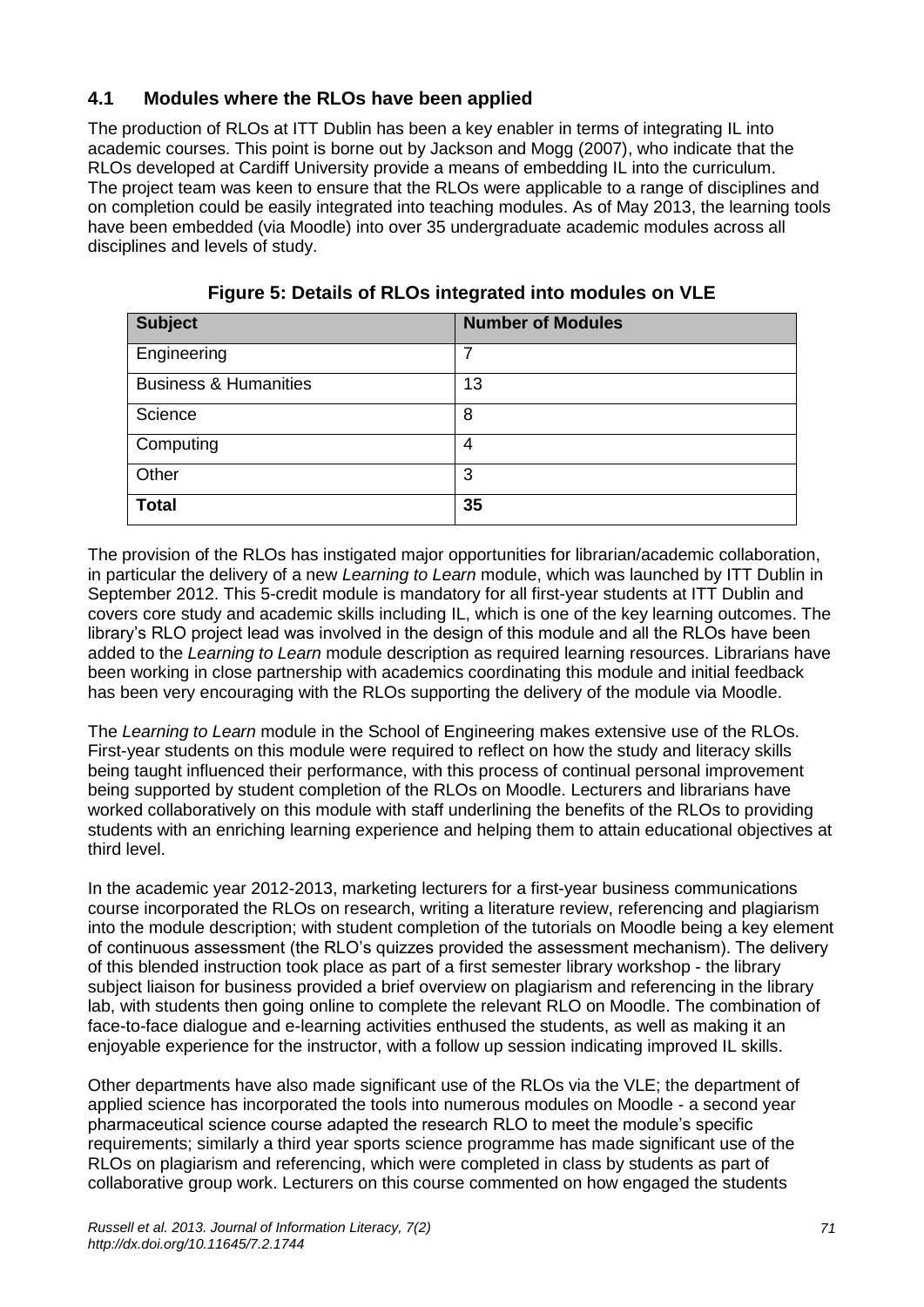became when undertaking the RLO's activities, demonstrating a sense of achievement on completion.

Some of the interactive activities in the RLOs have been used for other instructional purposes; for example, the self-tests and quizzes in the literature review RLO have been adapted to support online teaching materials for second-year social care students. In addition, the library's IL team has extracted many of the tests from the tutorials to be reused in print format to support IL workshops where PCs are unavailable.

# **5. Sharing with the wider community**

The development of the RLOs has fostered active engagement with the regional community, with the digital resources being modified for reuse by school libraries and public libraries in the South Dublin region via a local teachmeet (an informal meeting of librarians (often cross-sectoral) who come together to share experiences, common interests and best practices) initiative.

On a national level, a prerequisite for securing the funding from the NDLR was to share and disseminate these digital learning resources to the wider higher education community. The ITT Dublin RLOs are currently hosted under a Creative Commons (CC) License on the NDLR website where the teaching and learning resources can be shared, reused and repurposed by the academic community locally and globally. Reece (2007, p.491) lauds the value of open publication licences such as Creative Commons in terms of enabling "instructional materials to be iteratively improved and adapted by peers".

The ITT open educational resources have been harvested by other Irish third-level institutions with the RLOs being adapted or reused or links to the learning objects being added to an institution's library or departmental website. For example, Waterford Institute of Technology (WIT) library downloaded the SCORM files for the referencing and plagiarism tutorials via the NDLR; the tools were subsequently modified locally and used to support IL skills training for first-year undergraduate nursing students. Similarly, the library at St. Patrick's College, a third-level college of education in Thurles, Tipperary, is using the RLO on referencing as part of a mandatory *Introduction to Third Level and ICT* module for all first-year students. The libraries at University College Dublin (UCD) have also recently repurposed the plagiarism, referencing and literature review tutorials in support of their IL programmes. Other HE providers such as the Teaching and Learning Centre at the Institute of Technology Carlow and the Institute of Technology Blanchardstown (ITB) have provided external links to the ITT Dublin RLOs for their students to access via their respective websites.

The tools have enhanced inter-institutional collaboration in the context of sharing knowledge, skills and resources. In designing and developing these RLOs, the project team also tapped into existing expertise within a number of third-level institutions in Ireland; the team engaged with colleagues at Dundalk Institute of Technology (DKIT) library who had previous experience in designing online learning tools using Articulate software.

Similarly, the ITT Dublin developers have shared knowledge and practical skills, offering training to members of the wider academic community in terms of delivering quality e-learning content. Faceto-face training was provided to library staff at the National University of Ireland Maynooth (NUIM) library on the advanced features of Articulate, enabling the developers there to maximise the functionalities of the software.

Internationally, anyone, in any location, can view the NDLR's OERs and the ITT Dublin RLOs have generated global interest with the learning materials being viewed and downloaded from users as far afield as US, Australia, Brazil, Russia and China.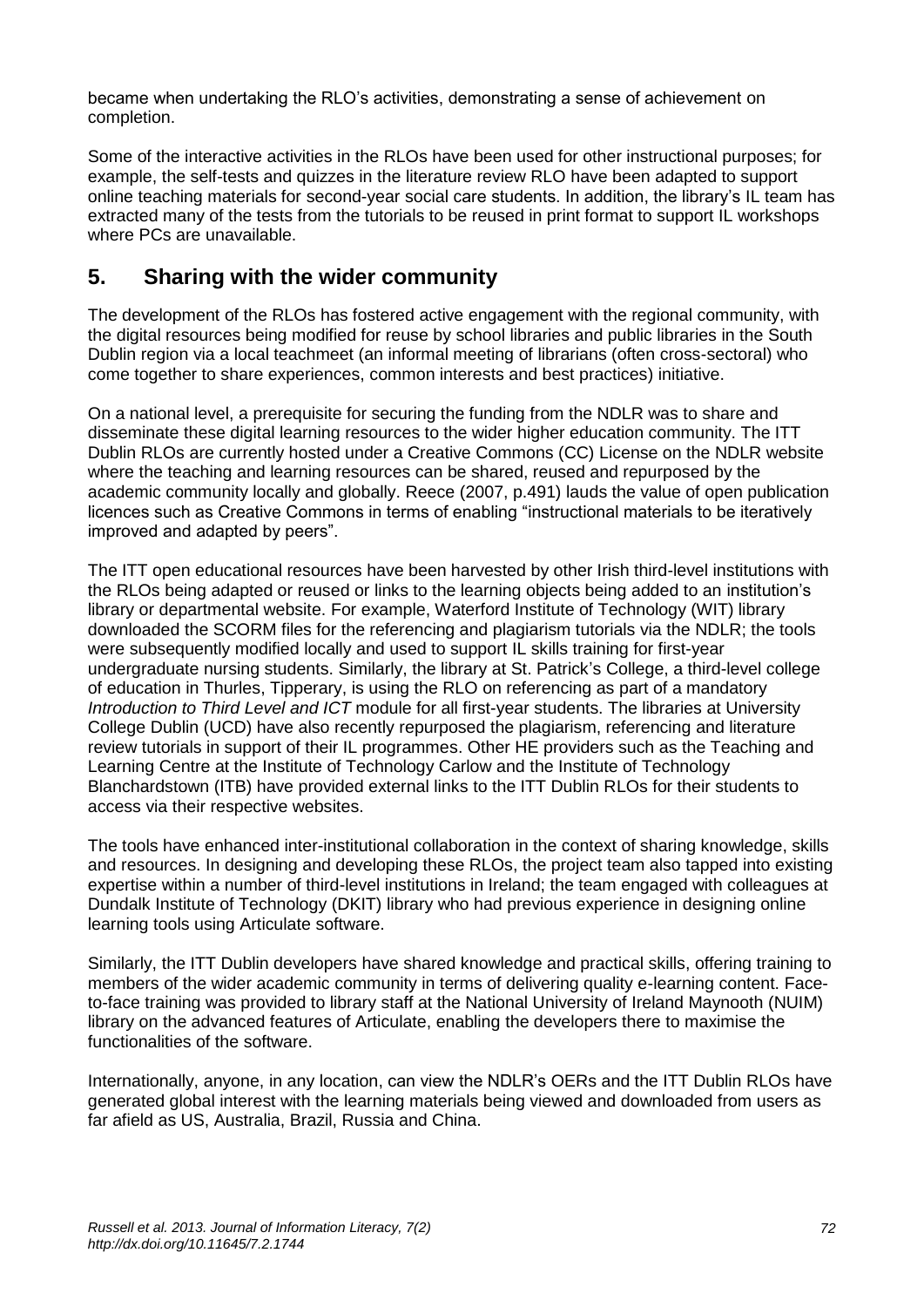# **6. Evaluation**

The project team was aware that for the RLOs to be meaningful, there was a need to employ a range of evaluative techniques to monitor progress, gather feedback and measure their effectiveness. This is supported by Hutchings et al. (2007) and Thornes (2012, p.85) who points out that "evaluation and feedback are essential to accurately judge whether an online resource is meeting the needs of students". Feedback is garnered from all users of each of the RLOs. Statistical data and usage figures are attained via the online survey tool (SurveyGizmo), the ITT Dublin library website (using Google Analytics), Moodle and the NDLR.

SurveyGizmo is the main instrument used to monitor progress and capture usage data for the RLOs. This software is highly regarded internationally as a tool to capture robust statistical information and a review of the research indicated its suitability for the ITT RLOs. Sylvain et al. (2011) point out that SurveyGizmo software was used to capture data for learning objects developed at the University of Massachusetts. A link to SurveyGizmo is provided at the end of each of the ITT tutorials; the survey form contains about 8 questions using a mix of quantitative and qualitative questions; with open-ended questions helping to capture a wide range of views and opinions. The survey takes the user a couple of minutes to complete but provides invaluable data. Google Analytics has been employed since September 2011 to capture web-related usage statistics and provides another layer of informative data. Befus and Byrne (2011) refer to the value of Google Analytics for capturing RLO statistics at Wayne State University Library. Moodle allows the project team to capture usage statistics for the RLOs hosted on the VLE via a statistical tracking mechanism which provides user stats in addition to indicating how the user fared via the quizzes. These learning objects are also hosted on the NDLR website and this provides a further mechanism to capture usage data in terms of the RLOs being used by members of the wider academic community in Ireland and internationally - see Figure 6 below. If there are limitations to the NDLR usage statistics, it is that data is not captured with regard to the type of user or institution that is viewing or downloading the RLOs.

| <b>Name of tutorial</b>          | <b>Views</b> | <b>Downloads</b> |
|----------------------------------|--------------|------------------|
| How to Research your Assignment  | 107          | 66               |
| How to Avoid Plagiarism          | 115          | 51               |
| How to Reference your Sources    | 129          | 57               |
| How to Write a Literature Review | 213          | 118              |

**Figure 6: Number of views / downloads of ITT Dublin RLOs via the NDLR Sept. 2010 – May 2013**

Other evaluative measures include noting anecdotal observations, with feedback also being captured informally on a regular basis from all stakeholders including library staff, students and academic staff. Input is provided via IL training sessions and various academic meetings such as the library committee, institute academic council and departmental programme boards. Focus groups were also arranged with students across all disciplines and years to garner more in-depth qualitative data. Some of the feedback captured during these engagements was very useful in terms of what does and doesn't work well with the RLOs and led to modifications in the tutorial design.

Collating all the usage statistics via the various evaluative mechanisms indicates that, since September 2010 when the first RLO was launched until May 2013, the tutorials have achieved nearly 4400 completions with over 3,036 students providing online feedback via SurveyGizmo (shown in Figure 7, below). Undergraduates were the bulk of respondents (88%) with a high level of usage amongst business departments and the department of applied science.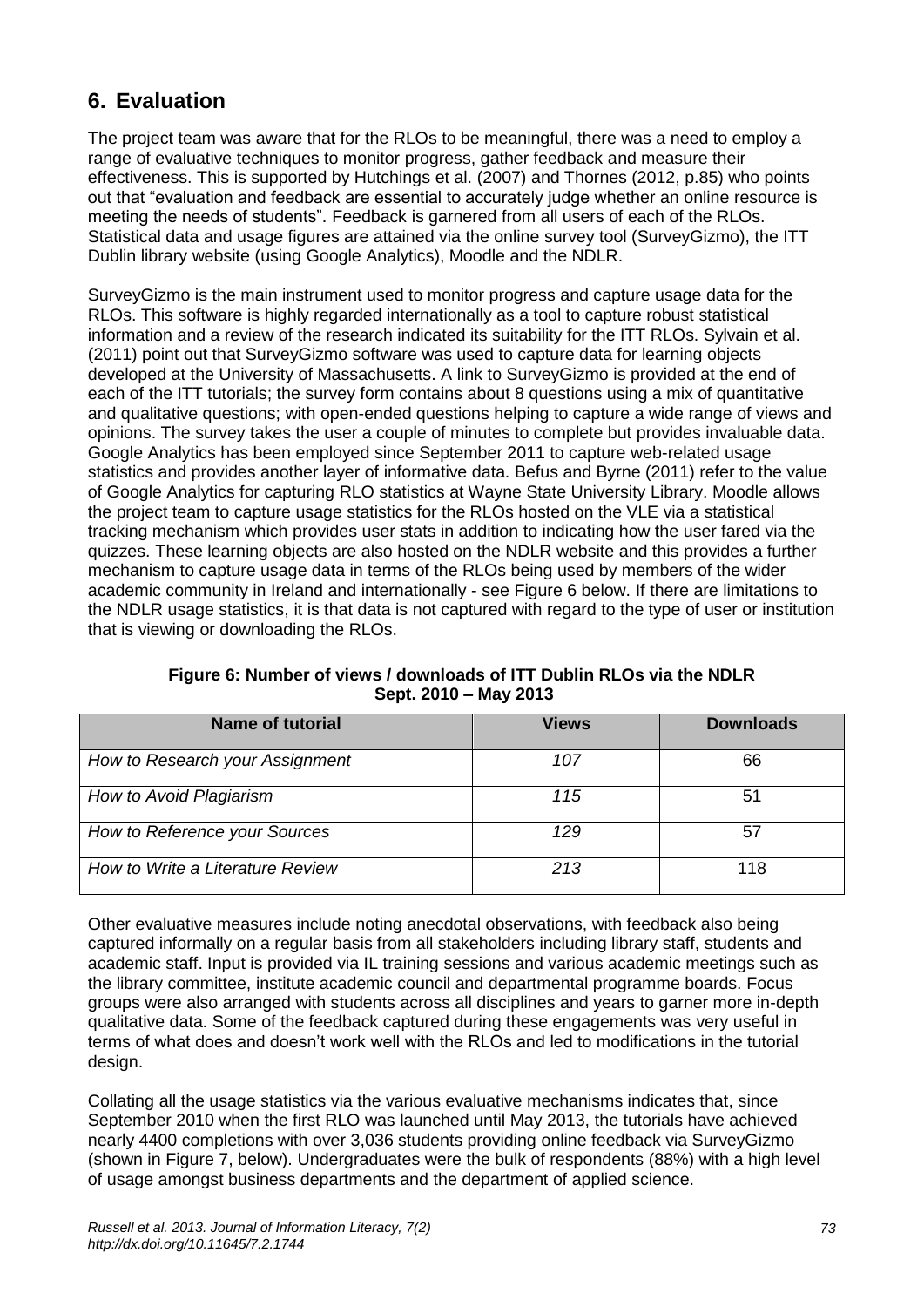

**Figure 7: Usage statistics for RLOs**

A significant level of qualitative comments have been captured from all users via SurveyGizmo (see Figure 8). Student feedback yielded comments on ease of use, accessibility and technical issues. The response from the student cohort also indicated a new level of knowledge with regard to their awareness and use of information resources. A number of respondents commented on the accessibility of the RLOs at point-of-need and highlighted the value of applying skills online in an engaging environment. Students felt that the RLOs availability made it easier for them to integrate into third-level education.

Feedback elicited from academic staff largely related to teaching relevance, the importance of the RLOs to academic modules, accessibility, VLE integration and minor technical difficulties. There has been a greater usage of the RLOs by some academic departments more than others but this in many cases reflects greater student numbers and the traditional departmental usage of information resources.

| <b>Comment</b>                                                                                                                                                                                            | <b>Discipline</b>                |
|-----------------------------------------------------------------------------------------------------------------------------------------------------------------------------------------------------------|----------------------------------|
| "Great tutorial - very good explanation of plagiarism and how to avoid<br>it. Thought the quiz was very useful - meant I could check that I<br>understood the material in the tutorial - thanks"          | Second year Science<br>student   |
| "As a new student this online resource has made my introduction to<br>college a lot easier, and helped me with my studies. I feel that I am<br>more likely to succeed now at all levels of my course"     | First year marketing<br>student  |
| "This tutorial is an extremely useful resource for my business students.<br>I will add to my teaching on Moodle. Thanks"                                                                                  | <b>Business lecturer</b>         |
| "I felt the library tutorial was a great way to find out how to organize<br>and apply the skills necessary in order to complete a literature review.<br>Easy to use and very helpful for active learning" | Third year Humanities<br>student |

#### **Figure 8: Selection of comments extracted from SurveyGizmo**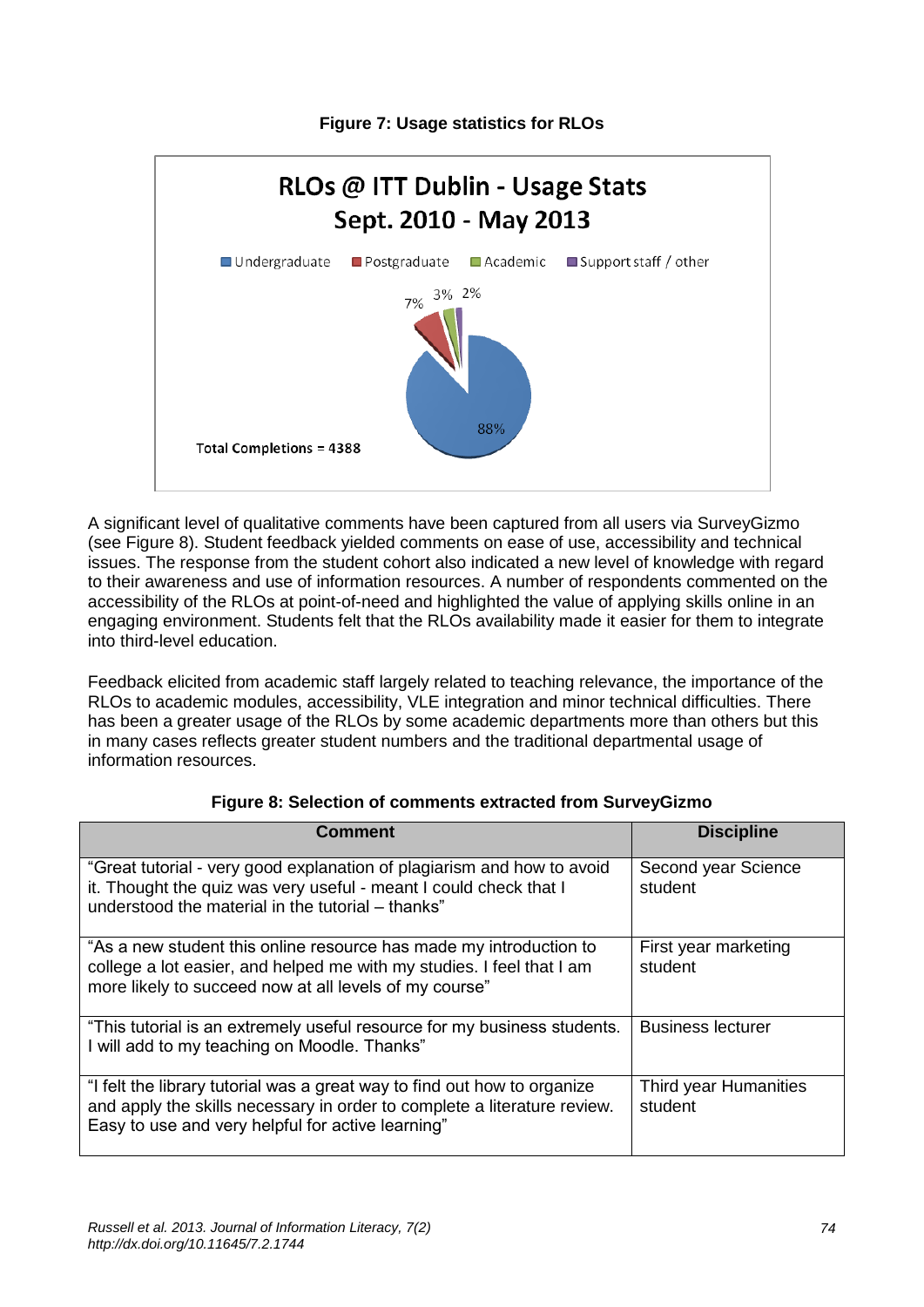Feedback captured from users has been used to improve the learning objects. For example, the first batch of tutorials created in summer 2010 had a series of quizzes which did not give participants feedback if they selected an incorrect response. Similarly, data collated highlighted the need for the user to be able to leave the tutorial at any stage and also to complete the RLO a number of times. Subsequent tutorial development addressed these issues. The RLOs were also designed without any narration – many users have highlighted the need for audio to be added to the learning objects and there are plans to include it in future revisions.

# **7. Challenges**

Referring to the challenges in developing online IL material, Wales and Robertson (2008) point out that a discussion of how problems are overcome often provides the greatest insight for practitioners.

As the team worked to develop the resources, a number of issues were encountered and lessons learned. These issues included time commitments; the project team were in many respects overambitious in the number of RLOs they planned to develop in the given timeframes; some of the resources needed to be developed during the academic year in conjunction with teaching staff and the input of students; this on top of existing responsibilities and time pressures led to difficulties in completing the tools within the required time and ensured that the learning objects did not include any narration.

A lack of staffing resources challenged members of the team to adapt quickly, learn a whole new skill set and assume a variety of roles which included instructional designers, content specialists, web authors and project managers. Many of the resourcing issues and time constraints were however surmounted by collaborating with academic colleagues in terms of sharing knowledge, expertise and skills. Mestre et al. (2011) indicate that limited pedagogical training is provided for librarians involved in the creation of online resources. Most of the librarian team lacked training in the basics of pedagogy and instructional design. This led to difficulties in terms of writing learning outcomes for the RLOs, developing content and designing sophisticated assessment methods. Similarly, the project team had no previous knowledge of the Articulate software or what was required in terms of designing an interactive learning object that is searchable, accessible and reusable. To meet this challenge, the project lead prioritised ongoing training in online pedagogy and instructional design to equip the team with the skills necessary to design quality learning objects. In addition, in-depth training was organised on the use of the Articulate software which proved invaluable in terms of dealing with some of the specialised IT problems which arose.

Technical issues were encountered at various junctures of RLO development; during the design stage, difficulties arose with regard to version control with many different versions of the Articulate files being created and shared across multiple network drives. The initial learning objects were also produced using a combination of Captivate and Articulate software which led to functionality issues during multiple student use. An additional technical challenge was accessibility compliance and ensuring that the completed digital resources adhered to best practice web accessibility guidelines. Articulate Studio publishes files to Flash format which are not accessible from iOS devices (this issue will be overcome in the latest version of Articulate – Storyline which has iPad/HTML5 publish features which are fully accessible from all mobile devices).

Another challenging aspect was to ensure that the learning tools met the needs of a diverse range of students; with an increasing number of students from different ethnic backgrounds and a growing body of Erasmus and international students, it was essential that the developers were aware of this and the wording and content of the learning objects reflected the needs of users who do not have English as their first language. There is also the on-going challenge of promoting the RLOs to the academic community – effective collaborative work and marketing the digital objects as *How To Tutorials* has so far proved successful in this regard.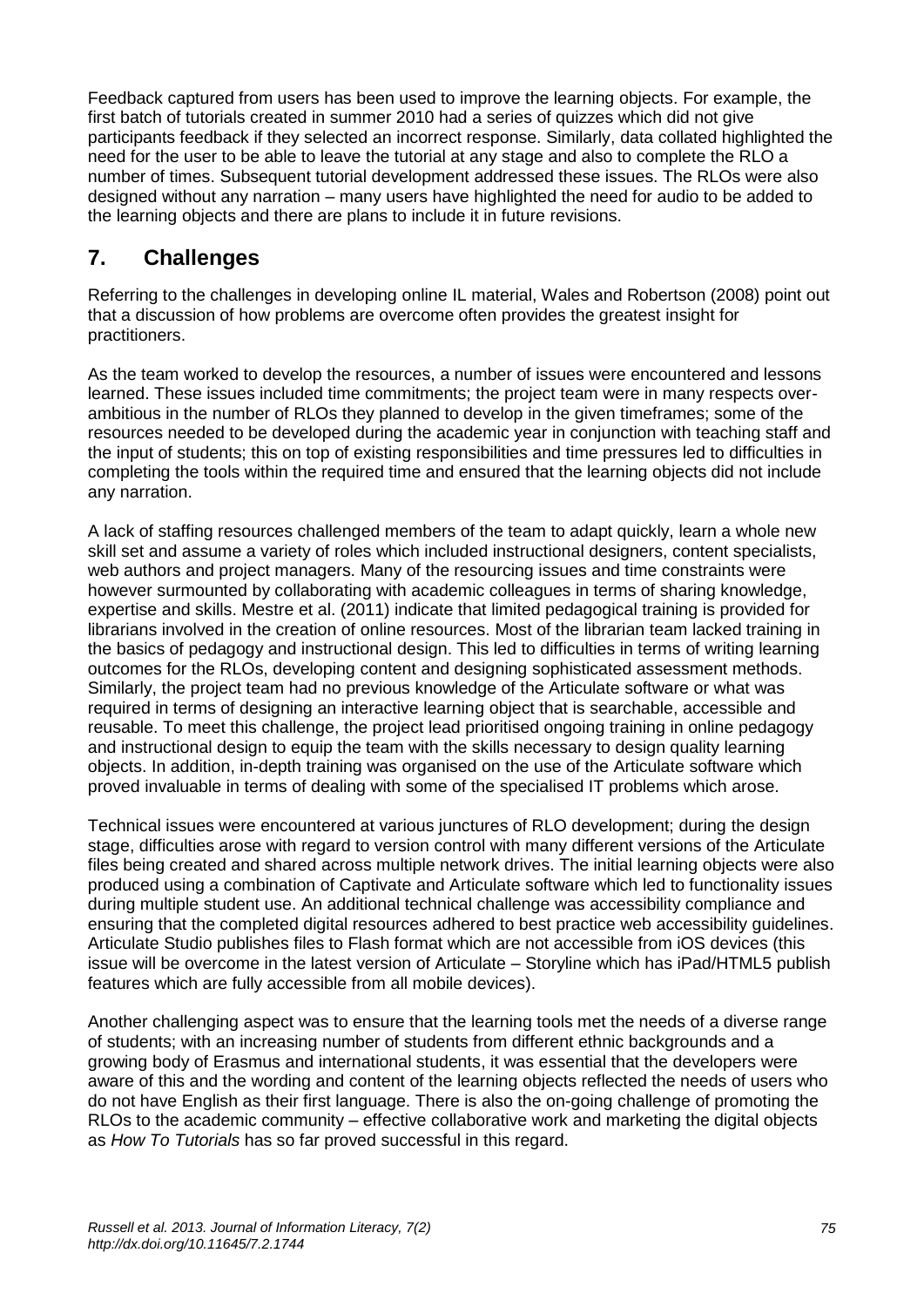# **8. Future Directions**

The RLO development in ITT Dublin has created a high-quality learning environment and provided greater opportunities for students to develop the core skills which are essential to their ongoing academic progression and active participation in twenty-first century society. The RLOs have presented students with a learning platform to critically analyse information, think independently and creatively, problem solve and engage in reflective practice. They have facilitated self-directed research and provided students with an active and engaging approach to learning, thereby deepening their overall educational experience. The RLOs have also helped to facilitate a smooth pathway into HE for those students who are new to third-level learning.

The demand from the academic community for these learning objects has grown, with significant need resulting in the introduction of the *Learning to Learn* module. The primary focus over the next few years will be the development of a deeper suite of resources that supports this module. A new package of e-learning objects called *Reinvent* are currently being created by library staff and lecturers from the department of mechanical engineering and will support the following core skills: study planning, note taking, time management, report writing, creative thinking; presentations; reflection and language. It is essential for new partnerships to be cultivated not only with teaching staff but to expand the collaborative online approach to IL instruction to include learning technologists, IT specialists and students. There is also a need for the tutorials to be embedded into more academic modules – in addition to the *Learning to Learn* Module, ITT Dublin is also planning fully-online courses and the learning objects can be adapted to support emerging teaching programmes. The RLOs will be the catalyst for librarians and academic staff to continue to collaborate to embed IL skills into the curriculum.

The support of a constructivist approach to learning will have to be further researched; while the RLOs were designed with constructivist principles in mind, the approach taken by students depends largely on how the resources are introduced and supported during the instructional setting. The feedback mechanisms and statistical data collated on the RLOs are of significant value and will guide future provision and help secure further funding. A more in-depth scientific analysis will need to be conducted, however, to assess the overall impact of the RLOs in terms of academic marks and standards.

A number of further developments to the resources could be made including: possible translation of the RLOs into different languages to accommodate the growing intake of international students; a specific RLO on critical thinking; and more targeted tutorials for researchers to include possible topics such as bibliographies and reference management. Further staff training is also required and the development of example scenarios to help staff understand how to get the best out of the RLOs. The inclusion of narration and supporting videos for the resources is seen as an essential next step; it is well know that students respond positively to a more visual resource but the narration will help users understand the theory being presented and guide their actions. There has been a significant increase in the number of students accessing the ITT Dublin library website via mobile devices and to meet the demands of these users, there are plans to make the RLOs available via mobile platforms.

The RLOs have enhanced academic collaboration and cooperation at local and national level and have created a landscape for the sharing of knowledge, skills and quality teaching and learning resources. Through the development of these RLOs, the library will continue to interact and collaborate nationally and internationally. Via the NDLR and other channels and facilitated by Creative Commons (CC) licence, the RLOs have already been shared and made available for reuse and repurposing in a number of Irish HE institutions. This is being extended with the SCORM files for the RLOs currently being made available via Jorum in the UK and the objects were recently added to PRIMO in the US where they awarded 'Site of the Month' for September 2013.The project team will also investigate the reuse of existing RLOs on the NDLR or other national repositories. Since 2010, the sharing of quality resources via the NDLR has progressed with RLOs such as MyRI bibliometrics toolkit.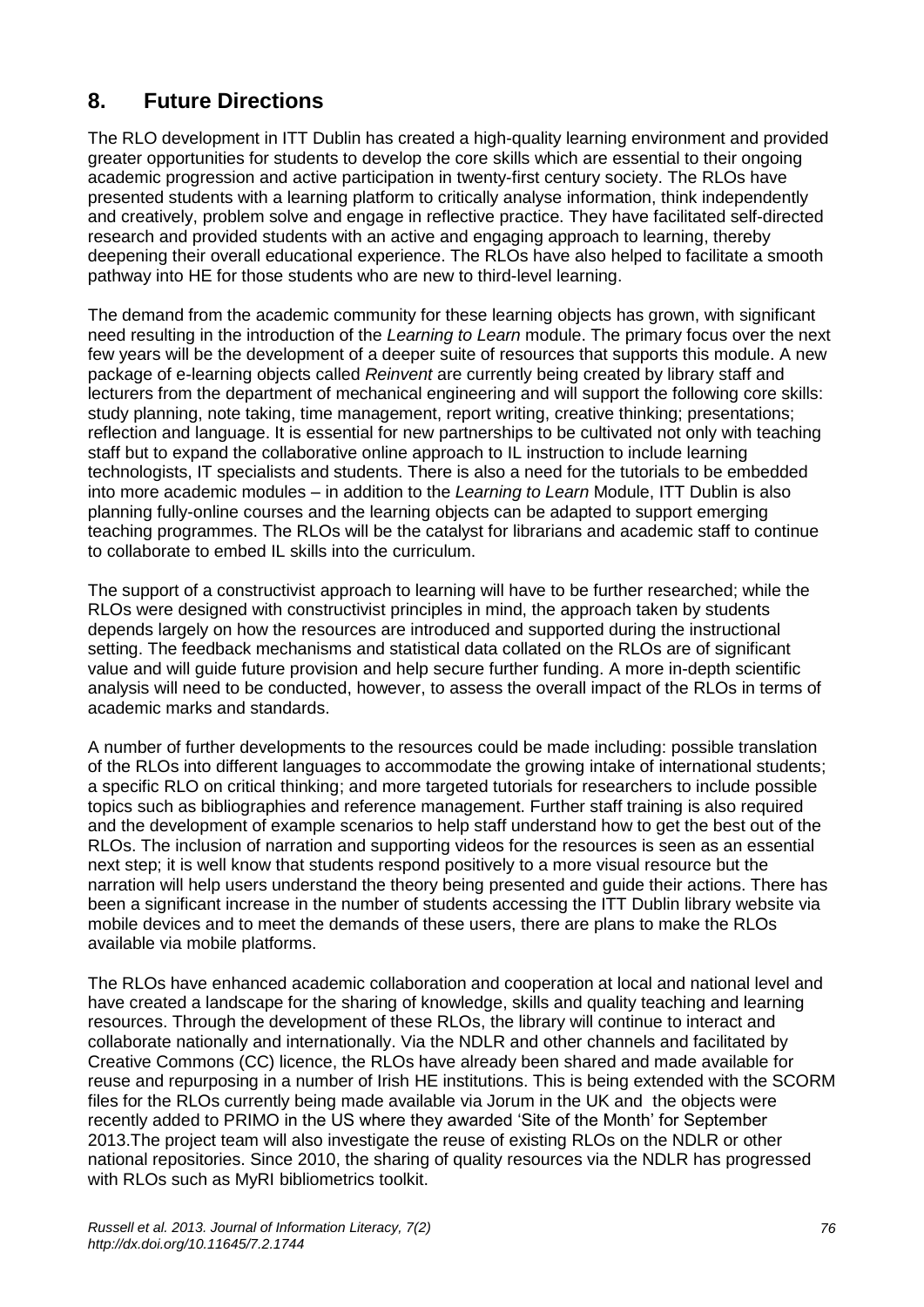The interest in the ITT Dublin RLOs has extended overseas following a successful poster presentation by the authors at the LILAC Conference in Glasgow in April 2012. Following on from the positive feedback at this conference, there has been correspondence between the authors in relation to the RLO development with librarians and academics from HE institutions in the UK, France, Scandinavia, the US and Canada. The principal librarian developer of the RLOs has also been invited to participate in DELILA, a new initiative to highlight IL OERs, which is a collaborative partnership between the CILIP IL group and UNESCO.

# **Resources**

The RLOs created at ITT Dublin are available to use so please contact the authors for further details:<http://millennium.it-tallaght.ie/screens/tut.html> /<http://www.ndlr.ie/>

JISC OER Infokit:<https://openeducationalresources.pbworks.com/w/page/24836480/home>

DCU Library eTutorial for students:<http://www.library.dcu.ie/lets/index.htm>

Jorum: [www.jorum.ac.uk](http://www.jorum.ac.uk/)

WISC-Online Learning Object Repository: [www.wisc-online.com](http://www.wisc-online.com/)

Peer-Reviewed Instructional Materials Online database (PRIMO ): [http://www.ala.org/cfapps/primo/public/search.cfm\)](http://www.ala.org/cfapps/primo/public/search.cfm)

Multimedia Educational Resource for Learning and Online Teaching (MERLOT ): [http://www.merlot.org/merlot/index.htm\)](http://www.merlot.org/merlot/index.htm)

MyRI bibliometrics toolkit:<http://www.ndlr.ie/myri/>

DELILA project blog:<http://delilaopen.wordpress.com/>

# **References**

Appleyard, S. 2012. Sharing and reuse of information literacy resources across higher education libraries in the United Kingdom: a student's view. *Journal of Information Literacy*, 6(2), pp. 143-146. Available from:<http://dx.doi.org/10.11645/6.2.1750>

Befus, R. and K. Byrne. 2011. Redesigned with them in mind: Evaluating an online library information literacy tutorial. *Urban Library Journal* [Online]. 17(1). [Online]. Available from: [http://ojs.cunylibraries.org/index.php/ulj/article/download/54/pdf\\_1](http://ojs.cunylibraries.org/index.php/ulj/article/download/54/pdf_1) [Accessed 9 July 2012].

Blummer, B.A. and Kritskaya, O. 2009. Best practices for creating an online tutorial: a literature review. *Journal of Web Librarianship*, 3(3), pp.199-216. Available from: <http://dx.doi.org/10.1080/19322900903050799>

Bundy, A. (ed.) 2004. *Australian and New Zealand Information Literacy Framework: Principles, Standards and Practice*, 2nd edition. Adelaide: Australian and New Zealand Institute for Information Literacy. [Online]. Available from: [http://www.library.unisa.edu.au/learn/infolit/Infolit-](http://www.library.unisa.edu.au/learn/infolit/Infolit-2nd-edition.pdf)[2nd-edition.pdf](http://www.library.unisa.edu.au/learn/infolit/Infolit-2nd-edition.pdf) [Accessed 5 August 2012].

Campbell, L.M. 2003. Engaging with the Learning Object Economy. In: A. Littlejohn, ed. *Reusing Online Resources: a sustainable approach to e-learning*. London: Kogan Page, pp.35-46.

Dundon, A. et al. 2012. *To share or not to share: an insight into an academic community of practice*. AISHE 2012. 4(1), pp. 1-23.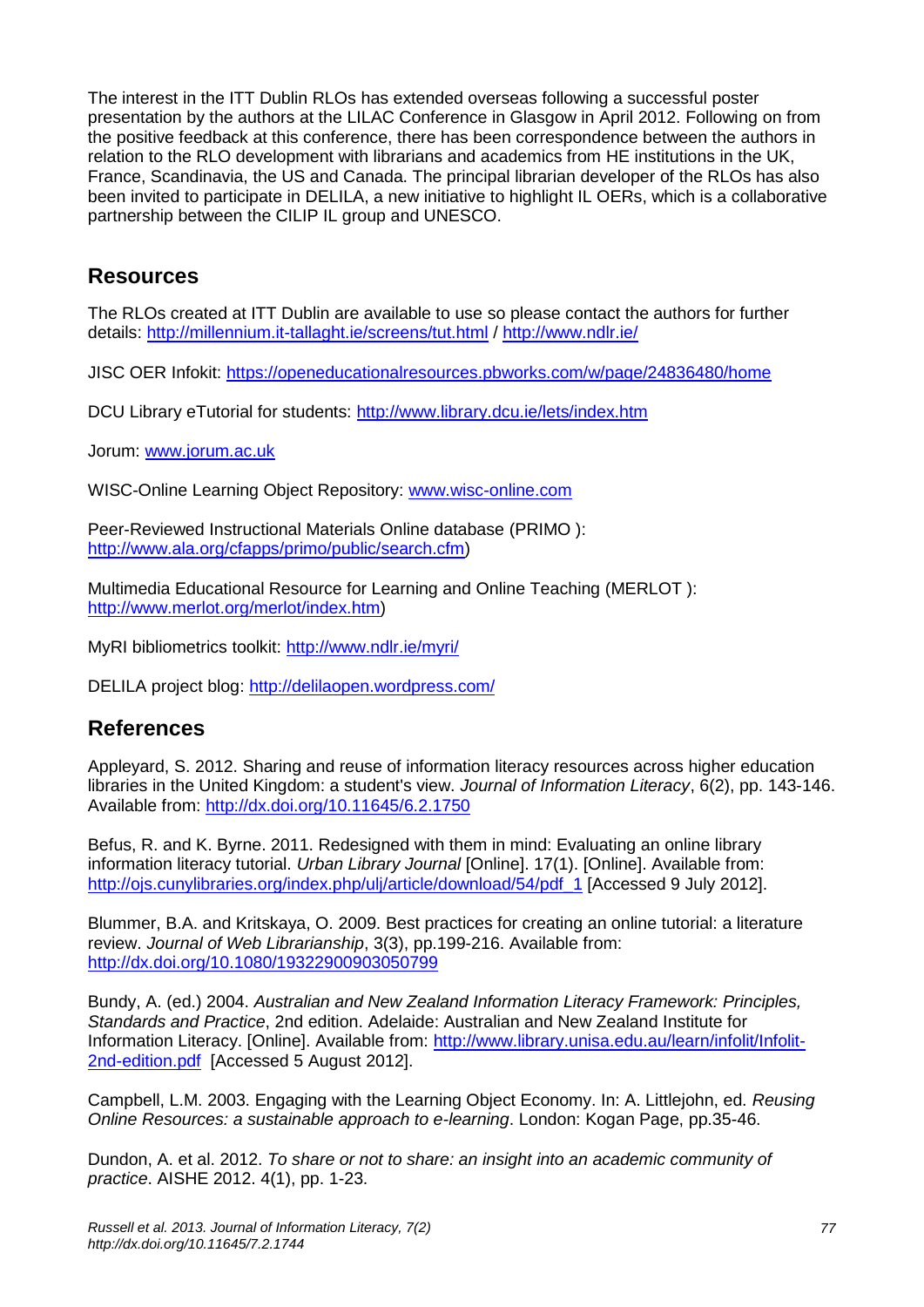Gagné, R. M. and Medsker, K. L. 1996. *The conditions of learning: Training applications*. Fort Worth: Harcourt Brace College Publisher.

Graham, N. and Secker, J. 2012. *Librarians, information literacy and open educational resources: report of a survey*. [Online]. Available from: [http://delilaopen.files.wordpress.com/2012/04/findingsharingoers\\_reportfinal1.pdf](http://delilaopen.files.wordpress.com/2012/04/findingsharingoers_reportfinal1.pdf) [Accessed: 24 June 2013]

Hegarty, N. et al. 2004. A portrait of OLAS as a young information literacy tutorial. *Library Review* 53(9), pp.442-450. Available from:<http://dx.doi.org/10.1108/00242530410565229>

Hutchings, M. et al. 2007. Meeting the challenges of active learning in web-based case studies for sustainable development. *Innovations in Education and Teaching International* 44,pp.331-343. Available from:<http://dx.doi.org/10.1080/14703290701486779>

Jackson, C. and Mogg, R. 2007. The information literacy resource bank: re-purposing the wheel. *Journal of Information Literacy.* 1(1), pp.49-53. Available from:<http://dx.doi.org/10.11645/1.1.9>

Johnson, L. 2003. *Elusive vision: challenges impeding the learning object economy [a white paper]*. San Francisco: Macromedia Inc. [Online]. Available from: [http://www.nmc.org/pdf/Elusive\\_Vision.pdf](http://www.nmc.org/pdf/Elusive_Vision.pdf) [Accessed 1 August 2012]

Kammerlocher, L. et al. 2011. Information literacy in learning landscapes: flexible, adaptable, lowcost solutions. *Reference Services Review*, 39(3). pp.390 – 400. Available from: <http://dx.doi.org/10.1108/00907321111161395>

Kendall, M.et al. 2007. Enhancing the library and information management curriculum through reusable learning objects. *ITALICS: Innovations in Teaching & Learning in Information & Computer Sciences*, 6(2), pp.52-61. Available from:<http://dx.doi.org/10.11120/ital.2007.06020052>

Keown, R. 2007. Learning objects: what are they and why should we use them in distance education? *Distance Learning* 4(4), pp.73-77.

Littlejohn, A. (ed.), 2003. *Reusing online resources: a sustainable approach to elearning*. London: Kogan Page.

Lo, L. S. and J. Mccraw Dale. 2009. Information literacy "learning" via online tutorials. *Journal of Library & Information Services in Distance Learning*, 3(3), pp.148 - 158. Available from: <http://dx.doi.org/10.1080/15332900903375325>

Mackey, T.P and Jacobson, T.E. 2011. *Teaching information literacy online*. London: Facet.

Mardis L. and C. J. Ury. 2008. Innovation: an LO library: reuse of learning objects. *Reference Services Review*. 36(3), pp.389–413. Available from: <http://dx.doi.org/10.1108/00907320810920360>

Mestre, L.S. et al. 2011. Creating learning objects for information literacy: an exploration in best practices. *College & Research Libraries*, 72 (3), pp.236-252.

Miller, W. and Bell, S. 2005. A new strategy for enhancing library use: faculty-led information literacy instruction. *Library Issues*, 25(5), pp. 1-4.

O'Neill, G. et al. 2005. *Emerging issues in the practice of university learning and teaching*. Dublin: AISHE publication.